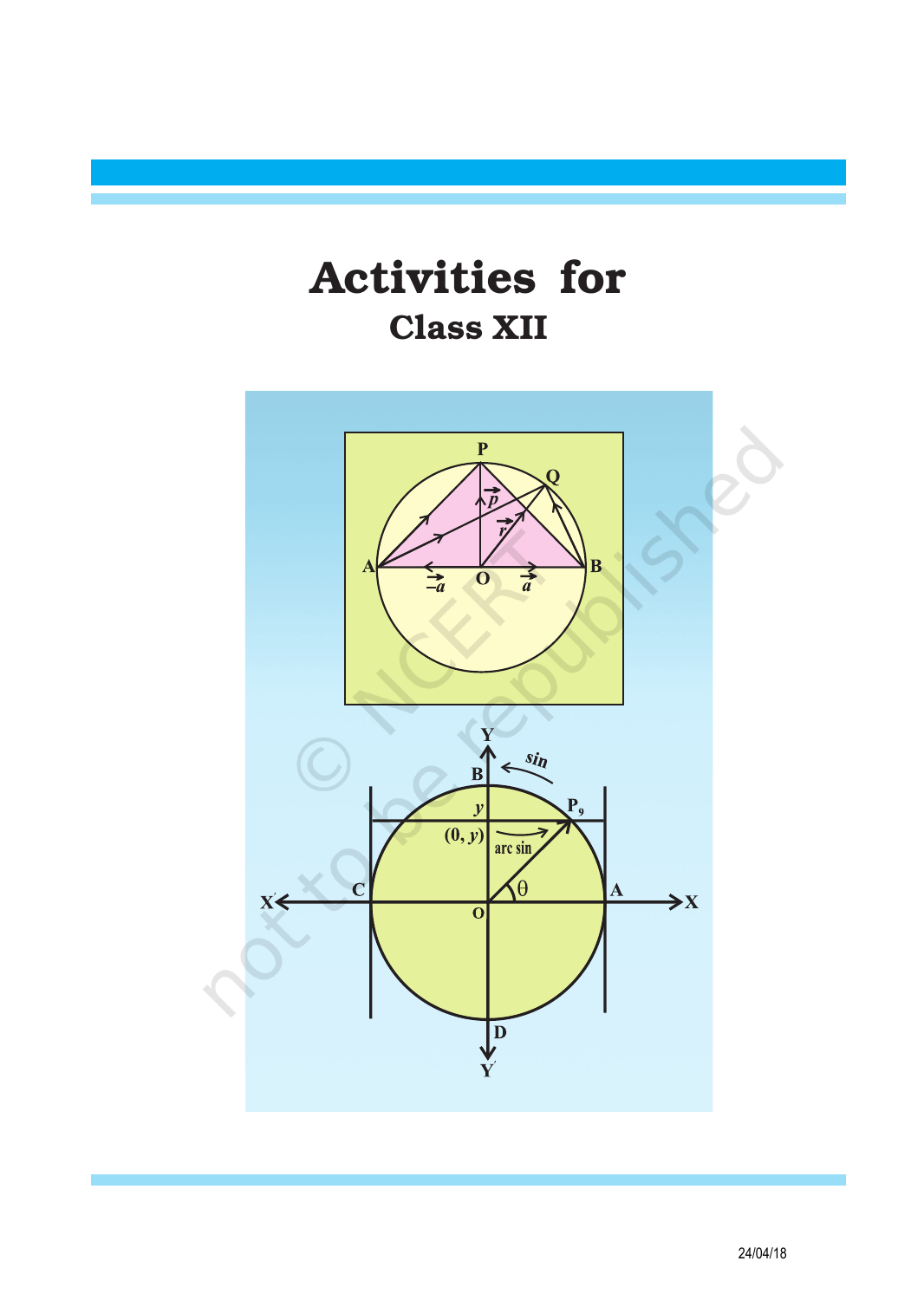*The basic principles of learning mathematics are* : *(a) learning should be related to each child individually (b) the need for mathematics should develop from an intimate acquaintance with the environment (c) the child should be active and interested, (d) concrete material and wide variety of illustrations are needed to aid the learning process (e) understanding should be encouraged at each stage of acquiring a particular skill (f) content should be broadly based with adequate appreciation of the links between the various branches of mathematics, (g) correct mathematical usage should be encouraged at all stages. – Ronwill*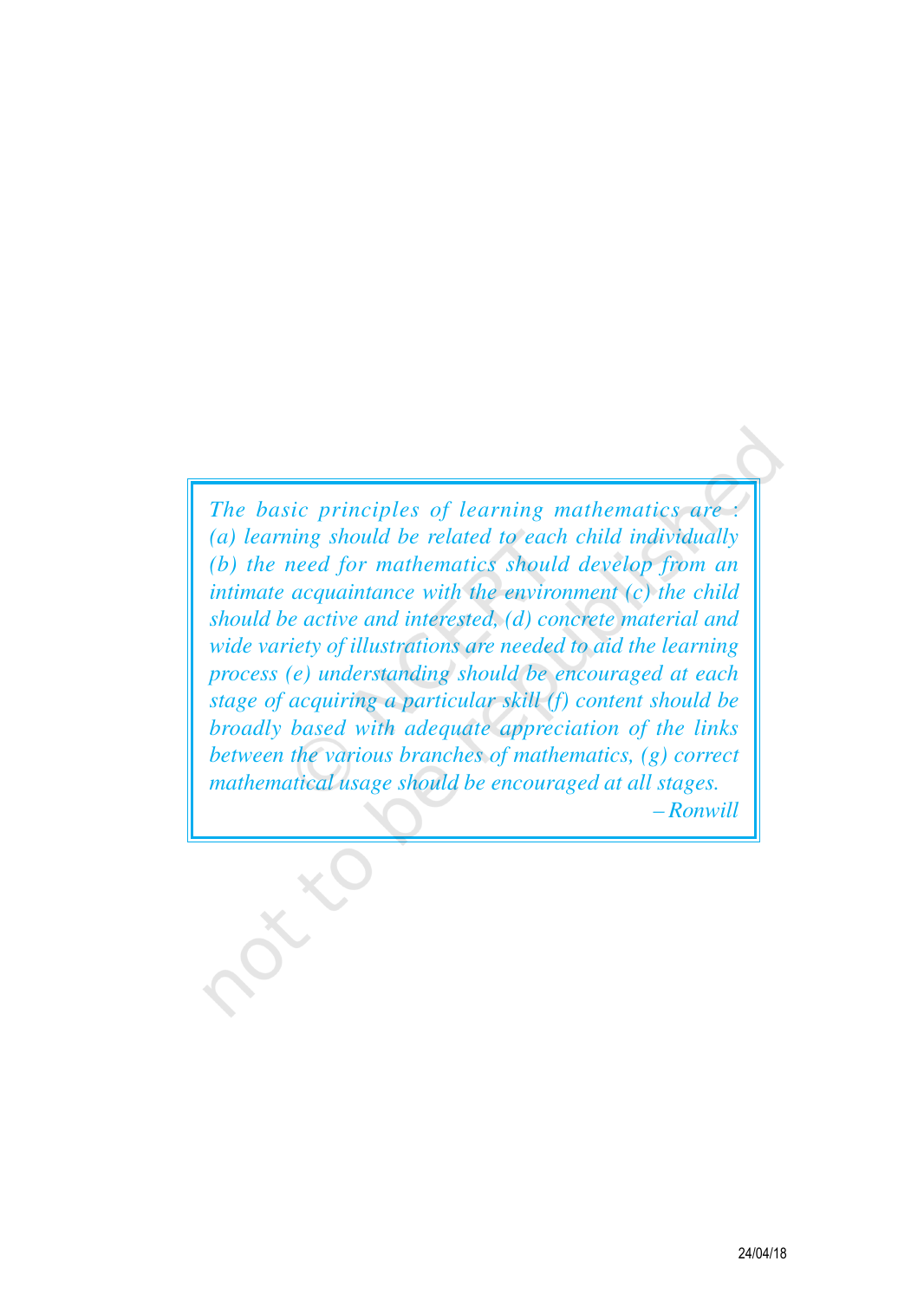To verify that the relation R in the set L of all lines in a plane, defined by  $R = \{(l, m) : l \perp m\}$  is symmetric but neither reflexive nor transitive.

### **OBJECTIVE MATERIAL REQUIRED**

A piece of plywood, some pieces of wires (8), nails, white paper, glue etc.

### **METHOD OF CONSTRUCTION**

Take a piece of plywood and paste a white paper on it. Fix the wires randomly on the plywood with the help of nails such that some of them are parallel, some are perpendicular to each other and some are inclined as shown in Fig.1.



#### **DEMONSTRATION**

- 1. Let the wires represent the lines  $l_1, l_2, ..., l_s$ .
- 2.  $l_1$  is perpendicular to each of the lines  $l_2$ ,  $l_3$ ,  $l_4$ . [see Fig. 1]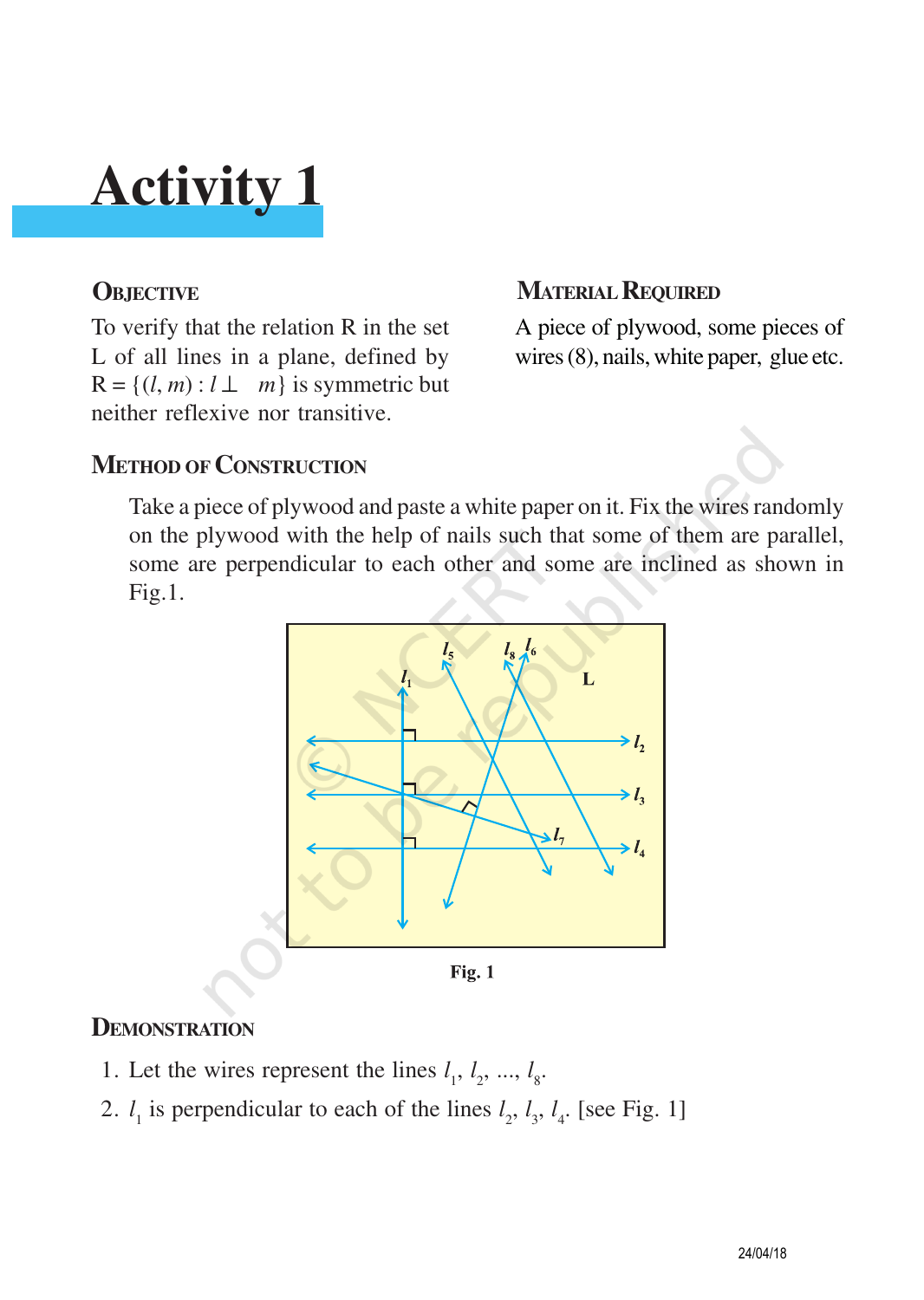- 3.  $l_6$  is perpendicular to  $l_7$ .
- 4.  $l_2$  is parallel to  $l_3$ ,  $l_3$  is parallel to  $l_4$  and  $l_5$  is parallel to  $l_8$ .
- 5.  $(l_1, l_2), (l_1, l_3), (l_1, l_4), (l_6, l_7) \in \mathbb{R}$

#### **OBSERVATION**

- 1. In Fig. 1, no line is perpendicular to itself, so the relation  $R = \{ (l, m) : l \perp m \}$  \_\_\_\_\_\_\_ reflexive (is/is not).
- 2. In Fig. 1,  $l_1 \perp l_2$ . Is  $l_2 \perp l_1$ ? \_\_\_\_\_\_\_\_ (Yes/No)
	- ∴ ( *l* 1 , *l* 2 ) ∈ R ⇒ ( *l* 2 , *l* 1 ) \_\_\_\_\_\_ R (∉/∈)

Similarly,  $l_3 \perp l_1$ . Is  $l_1 \perp l_3$ ? \_\_\_\_\_\_\_\_ (Yes/No)

- ∴  $(l_3, l_1) \in R \Rightarrow (l_1, l_3)$  R (∉/∈)
- Also, *l* <sup>6</sup> ⊥ *l* 7 . Is *l* <sup>7</sup> ⊥ *l* 6 ? \_\_\_\_\_\_\_ (Yes/No)
- ∴ ( *l*  $\lambda_{\epsilon}, l_{\gamma} \in \mathbb{R} \Rightarrow (l_{\gamma}, l_{\epsilon})$  (∉/∈)
- ∴ The relation R .... symmetric (is/is not)
- 3. In Fig. 1,  $l_2 \perp l_1$  and  $l_1 \perp l_3$ . Is  $l_2 \perp l_3$ ? ... (Yes/No)

i.e., (*l* 2 , *l*1 ) ∈ R and (*l* <sup>1</sup>, *l* 3 ) ∈ R ⇒ (*l* 2 , *l* 3 ) \_\_\_\_\_\_ R (∉/∈)

∴ The relation R .... transitive (is/is not).

#### **APPLICATION**

**NOTE**

This activity can be used to check whether a given relation is an equivalence relation or not.

- 1. In this case, the relation is not an equivalence relation.
- 2. The activity can be repeated by taking some more wire in different positions.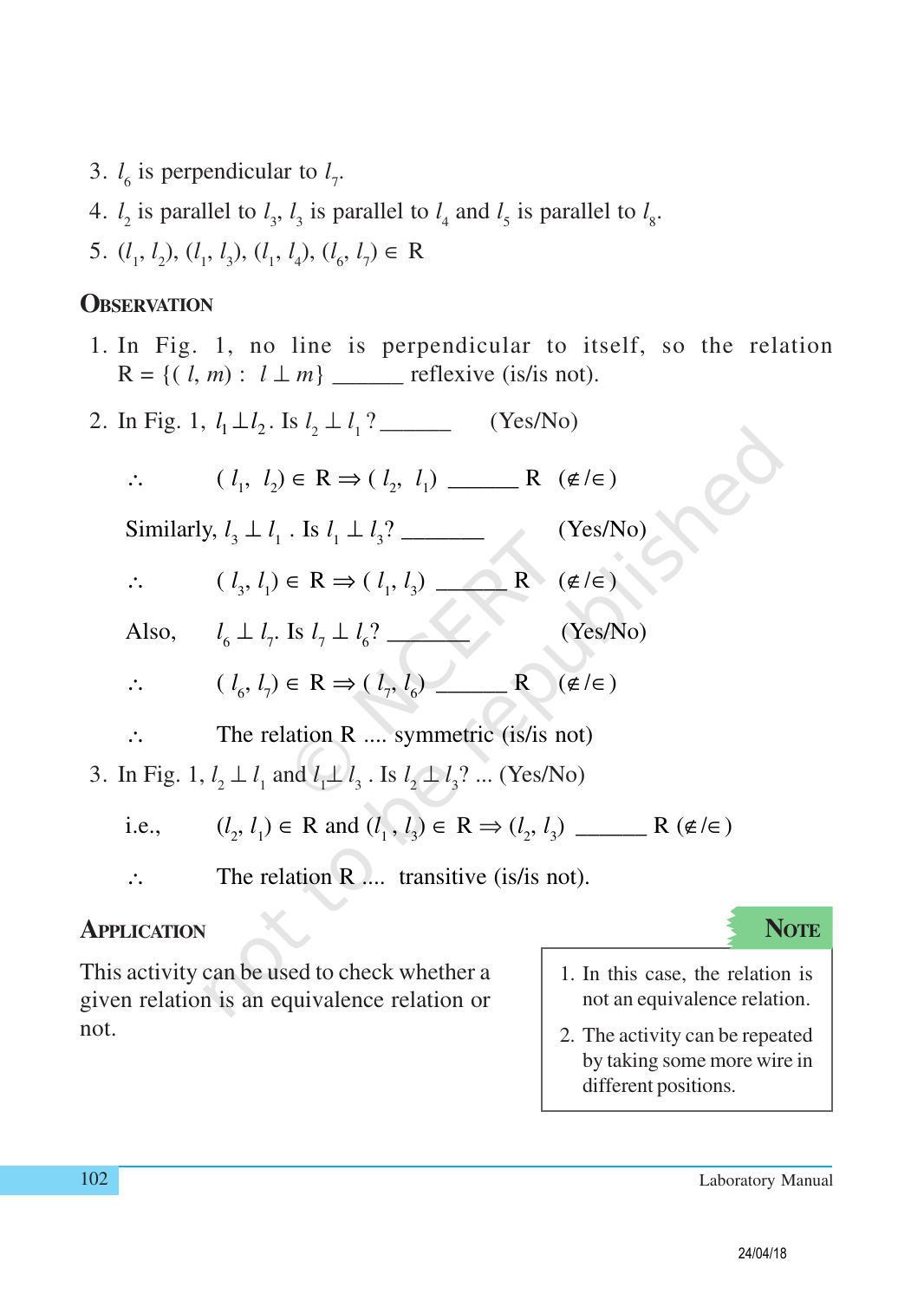To verify that the relation R in the set L of all lines in a plane, defined by  $R = \{ (l, m) : l \parallel m \}$  is an equivalence relation.

### **OBJECTIVE MATERIAL REQUIRED**

A piece of plywood, some pieces of wire (8), plywood, nails, white paper, glue.

#### **METHOD OF CONSTRUCTION**

Take a piece of plywood of convenient size and paste a white paper on it. Fix the wires randomly on the plywood with the help of nails such that some of them are parallel, some are perpendicular to each other and some are inclined as shown in Fig. 2.



#### **DEMONSTRATION**

- 1. Let the wires represent the lines  $l_1, l_2, ..., l_s$ .
- 2.  $l_1$  is perpendicular to each of the lines  $l_2$ ,  $l_3$ ,  $l_4$  (see Fig. 2).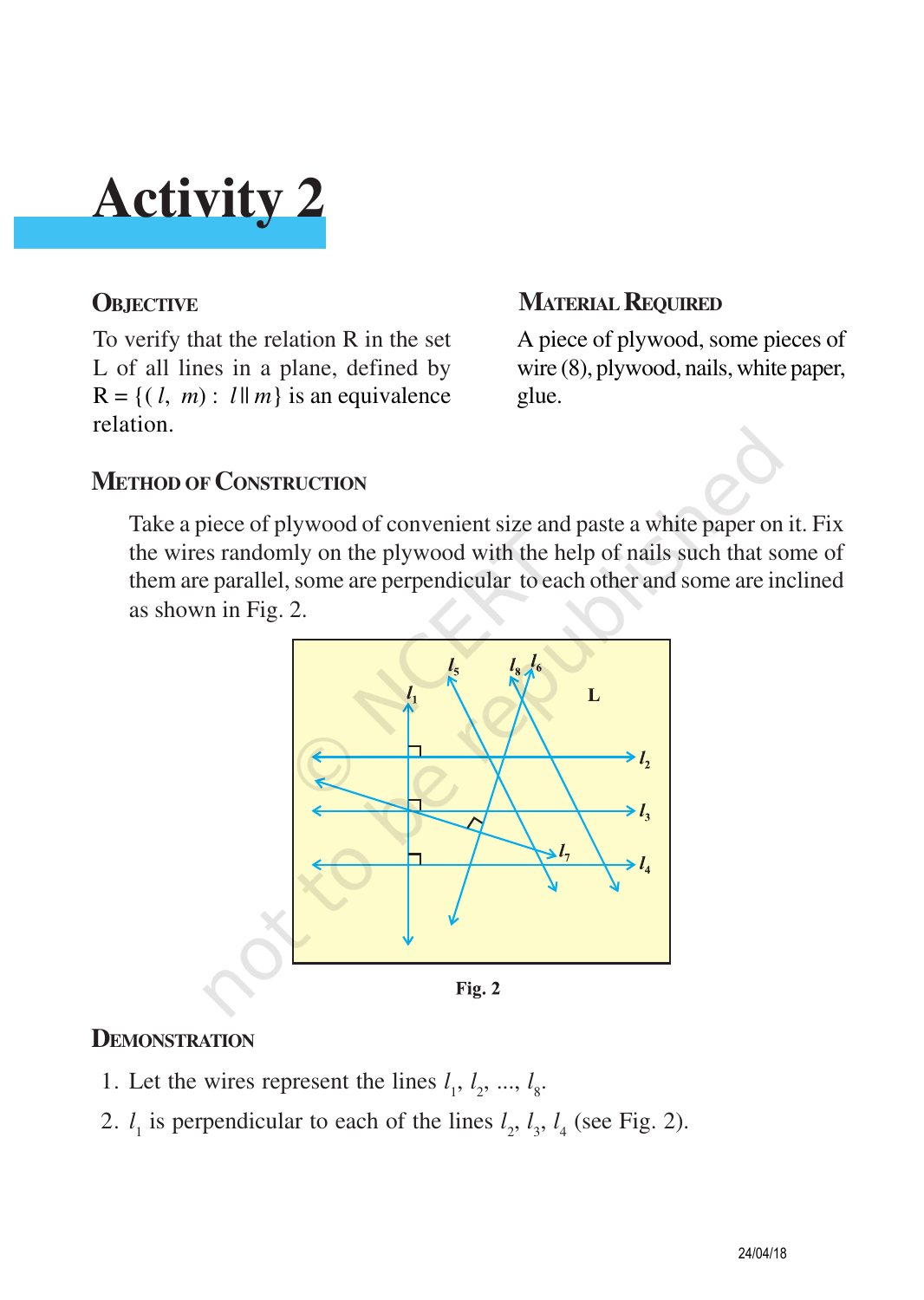- 3.  $l_6$  is perpendicular to  $l_7$ .
- 4.  $l_2$  is parallel to  $l_3$ ,  $l_3$  is parallel to  $l_4$  and  $l_5$  is parallel to  $l_8$ .
- 5.  $(l_2, l_3)$ ,  $(l_3, l_4)$ ,  $(l_5, l_8)$ ,  $\in \mathbb{R}$

#### **OBSERVATION**

- 1. In Fig. 2, every line is parallel to itself. So the relation  $R = \{(l, m): l \mid m\}$ .... reflexive relation (is/is not)
- 2. In Fig. 2, observe that  $l_2 || l_3$ . Is  $l_3 ... l_2$ ? ( $\mathcal{Y}/\mathcal{V}$ )

| So,        | $(l_2, l_3) \in R \Rightarrow (l_3, l_2) \dots R$ ( $\notin \in \mathcal{E}$ )       |
|------------|--------------------------------------------------------------------------------------|
| Similarly, | $l_3 \parallel l_4$ . Is $l_4l_3$ ? ( $\forall l \parallel$ )                        |
| So,        | $(l_3, l_4) \in R \Rightarrow (l_4, l_3) \dots R$ ( $\notin \in \mathcal{E}$ )       |
| and        | $(l_s, l_s) \in \mathbb{R} \Rightarrow (l_s, l_s) \dots \mathbb{R} \ (\notin / \in)$ |

- ∴ The relation R ... symmetric relation (is/is not)
- 3. In Fig. 2, observe that *l*  $l_2$  ||  $l_3$  and  $l_3$  ||  $l_4$ . Is  $l_2$  ...  $l_4$  ? (|| / || ) So, (*l*  $(l_2, l_3) \in R$  and  $(l_3, l_4) \in R \Rightarrow (l_2, l_4) \dots R \in \mathcal{I} \neq 0$

| Similarly, | $l_3 \parallel l_4$ and $l_4 \parallel l_2$ . Is $l_3 \ldots l_2$ ? ( <i>K/</i> $\parallel$ )                 |
|------------|---------------------------------------------------------------------------------------------------------------|
| So,        | $(l_3, l_4) \in \mathbb{R}, (l_4, l_2) \in \mathbb{R} \Rightarrow (l_3, l_2) \dots \mathbb{R} \in \mathbb{R}$ |

Thus, the relation R ... transitive relation (is/is not)

Hence, the relation R is reflexive, symmetric and transitive. So, R is an equivalence relation.

#### **APPLICATION**

**NOTE**

This activity is useful in understanding the concept of an equivalence relation.

This activity can be repeated by taking some more wires in different positions.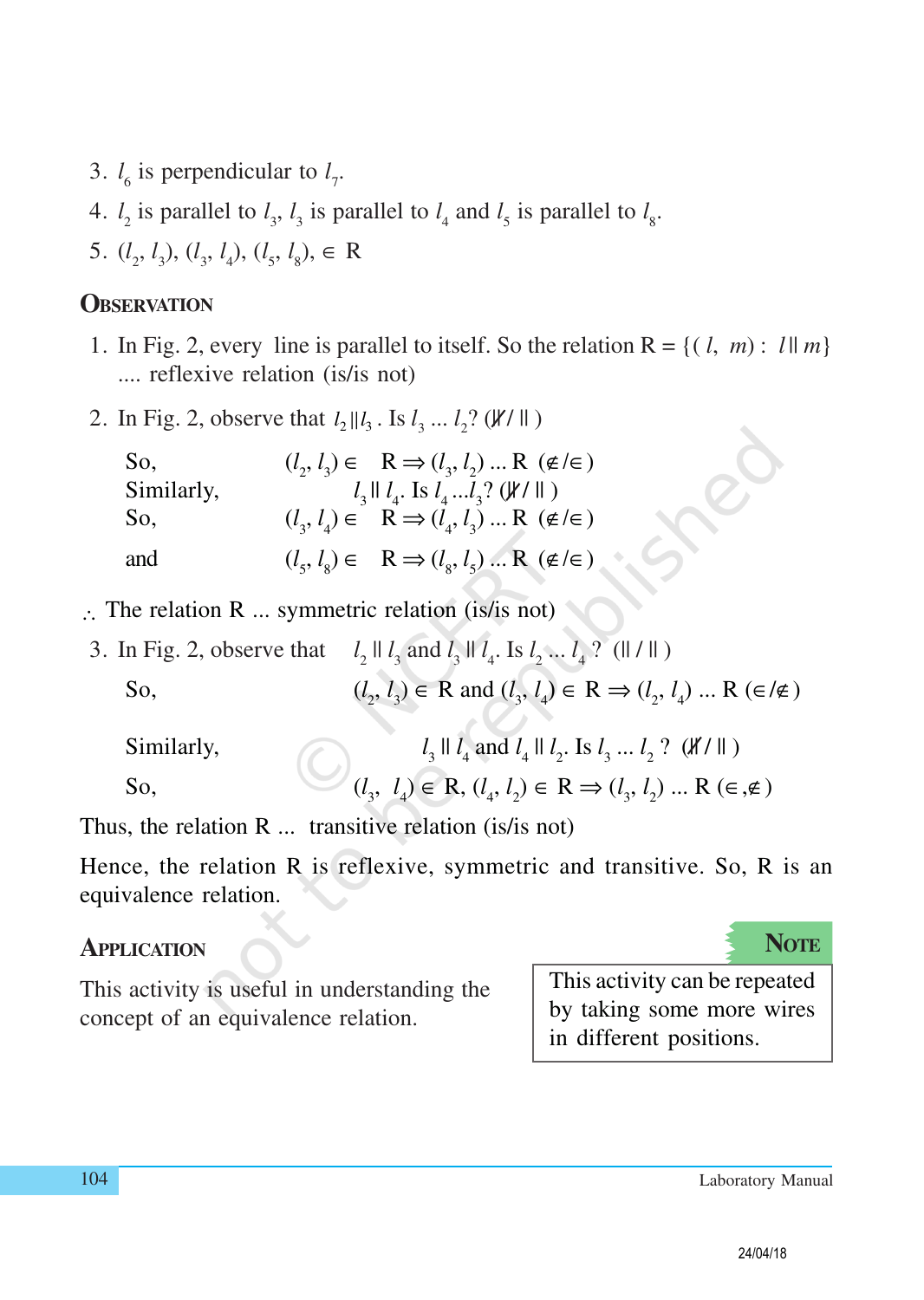

To demonstrate a function which is not one-one but is onto.

#### **OBJECTIVE MATERIAL REQUIRED**

Cardboard, nails, strings, adhesive and plastic strips.

#### **METHOD OF CONSTRUCTION**

- 1. Paste a plastic strip on the left hand side of the cardboard and fix three nails on it as shown in the Fig.3.1. Name the nails on the strip as 1, 2 and 3.
- 2. Paste another strip on the right hand side of the cardboard and fix two nails in the plastic strip as shown in Fig.3.2. Name the nails on the strip as *a* and *b.*
- 3. Join nails on the left strip to the nails on the right strip as shown in Fig. 3.3.



#### **DEMONSTRATION**

- 1. Take the set  $X = \{1, 2, 3\}$
- 2. Take the set  $Y = \{a, b\}$
- 3. Join (correspondence) elements of X to the elements of Y as shown in Fig. 3.3

#### **OBSERVATION**

1. The image of the element  $1$  of  $X$  in  $Y$  is  $\qquad \qquad$ .

The image of the element 2 of X in Y is  $\frac{1}{\sqrt{2\pi}}$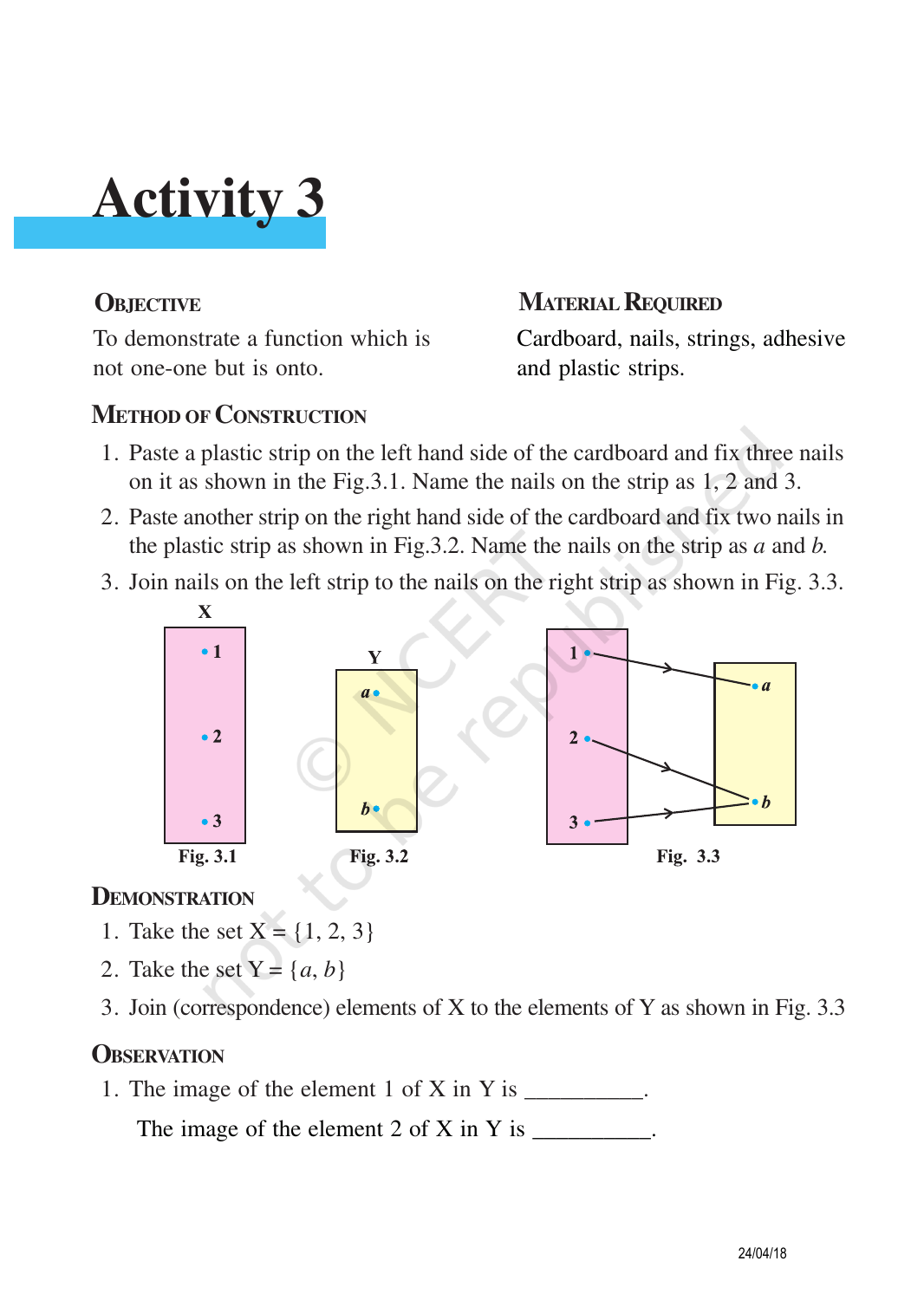The image of the element  $3$  of  $X$  in  $Y$  is  $\Box$ 

So, Fig. 3.3 represents a \_\_\_\_\_\_\_\_\_\_ .

- 2. Every element in X has a  $\frac{1}{2}$  image in Y. So, the function is \_\_\_\_\_\_\_\_\_(one-one/not one-one).
- 3. The pre-image of each element of Y in X  $\_\_\_\_\_\_\_\_\_\_\_\_\_\_\_\_\_\_\_\_$ So, the function is \_\_\_\_\_\_\_\_\_ (onto/not onto).

#### **APPLICATION**

This activity can be used to demonstrate the concept of one-one and onto function.

Demonstrate the same activity by changing the number of the elements of the sets X and Y.

**NOTE**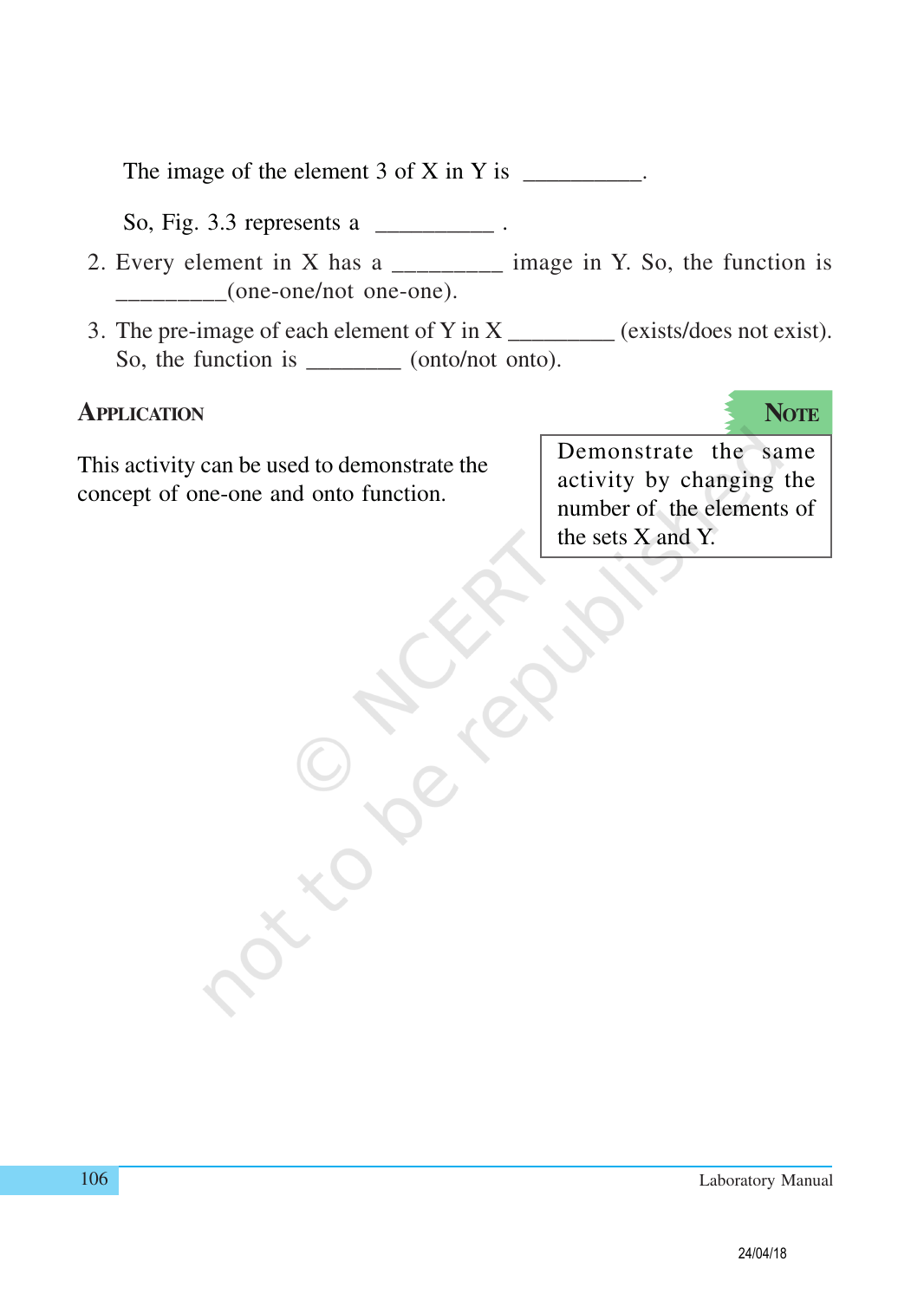To demonstrate a function which is one-one but not onto.

#### **OBJECTIVE MATERIAL REQUIRED**

Cardboard, nails, strings, adhesive and plastic strips.

#### **METHOD OF CONSTRUCTION**

- 1. Paste a plastic strip on the left hand side of the cardboard and fix two nails in it as shown in the Fig. 4.1. Name the nails as *a* and *b*.
- 2. Paste another strip on the right hand side of the cardboard and fix three nails on it as shown in the Fig. 4.2. Name the nails on the right strip as 1, 2 and 3.
- 3. Join nails on the left strip to the nails on the right strip as shown in the Fig. 4.3.



#### **DEMONSTRATION**

- 1. Take the set  $X = \{a, b\}$
- 2. Take the set  $Y = \{1, 2, 3\}.$
- 3. Join elements of X to the elements of Y as shown in Fig. 4.3.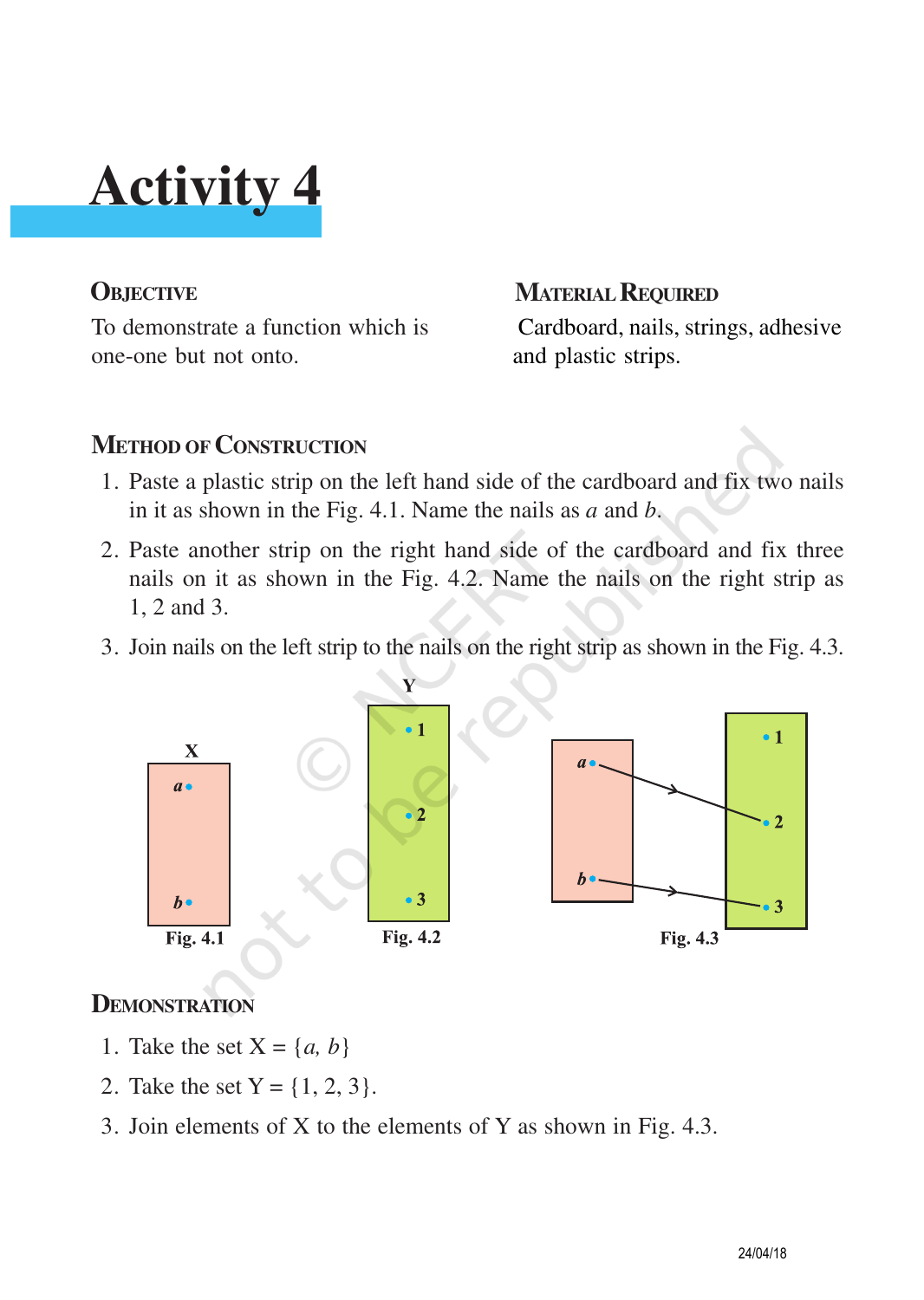#### **OBSERVATION**

1. The image of the element  $a$  of  $X$  in  $Y$  is  $\_\_\_\_\_\_\_\_\_\_\_\_\_\_\_\_\_\_\_\_\_$ .

The image of the element  $b$  of  $X$  in  $Y$  is  $\_\_\_\_\_\_\_\_\_\_\_\_\_\_\_\_\_\_\_\_\_\_\_$ .

So, the Fig. 4.3 represents a  $\frac{1}{\sqrt{2}}$ .

- 2. Every element in X has a  $\frac{1}{2}$  image in Y. So, the function is  $\qquad$  (one-one/not one-one).
- 3. The pre-image of the element 1 of Y in X  $\_\_\_\_\_\_\_\_\_\_\_$  (exists/does not exist). So, the function is \_\_\_\_\_\_\_\_\_\_ (onto/not onto).

Thus, Fig. 4.3 represents a function which is \_\_\_\_\_\_\_\_\_ but not onto.

#### **APPLICATION**

This activity can be used to demonstrate the concept of one-one but not onto function.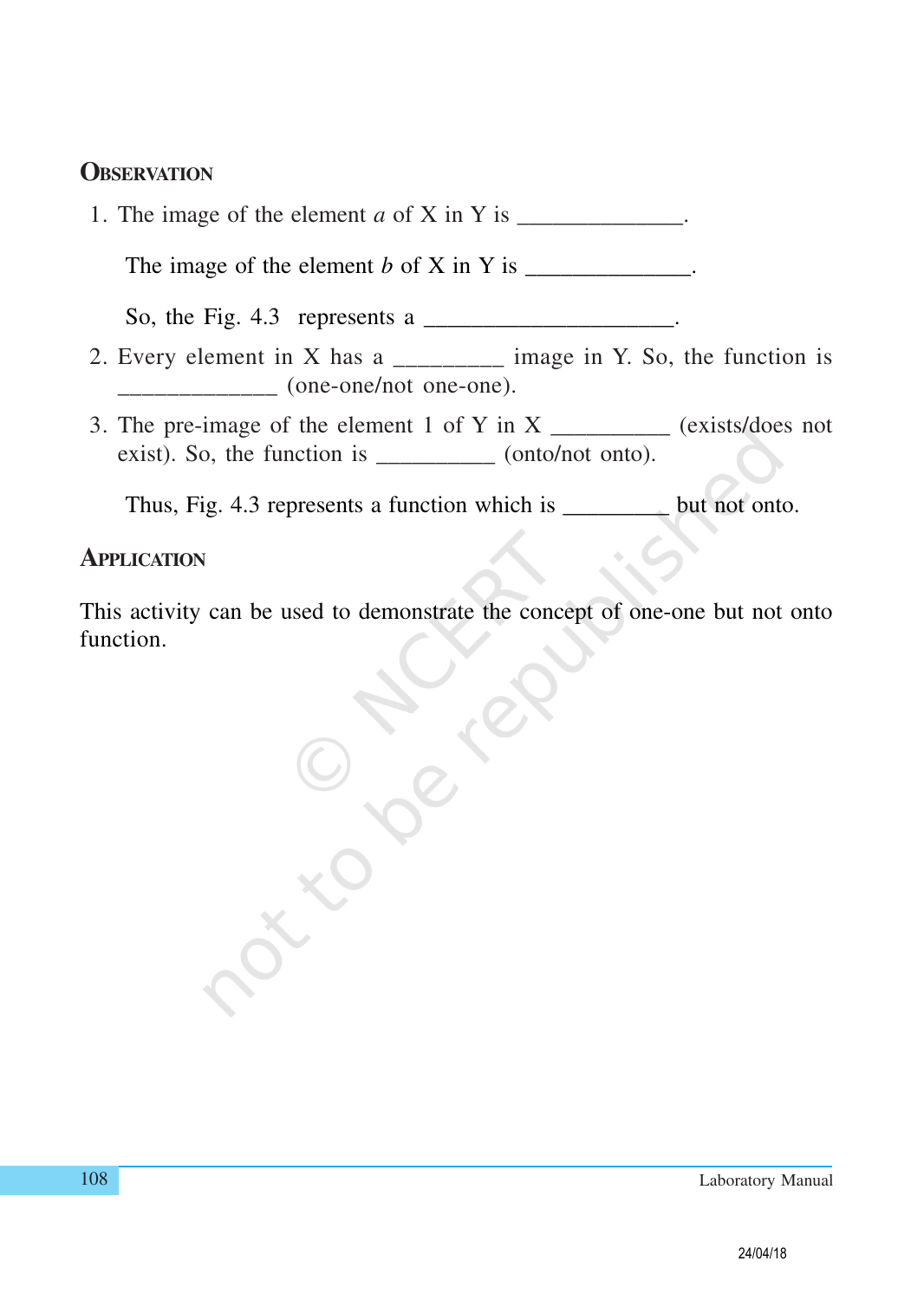To draw the graph of  $\sin^{-1} x$ , using the graph of sin *x* and demonstrate the concept of mirror reflection (about the line  $y = x$ ).

### **OBJECTIVE MATERIAL REQUIRED**

Cardboard, white chart paper, ruler, coloured pens, adhesive, pencil, eraser, cutter, nails and thin wires.

#### **METHOD OF CONSTRUCTION**

- 1. Take a cardboard of suitable dimensions, say,  $30 \text{ cm} \times 30 \text{ cm}$ .
- 2. On the cardboard, paste a white chart paper of size  $25 \text{ cm} \times 25 \text{ cm}$  (say).
- 3. On the paper, draw two lines, perpendicular to each other and name them X′OX and YOY′ as rectangular axes [see Fig. 5].

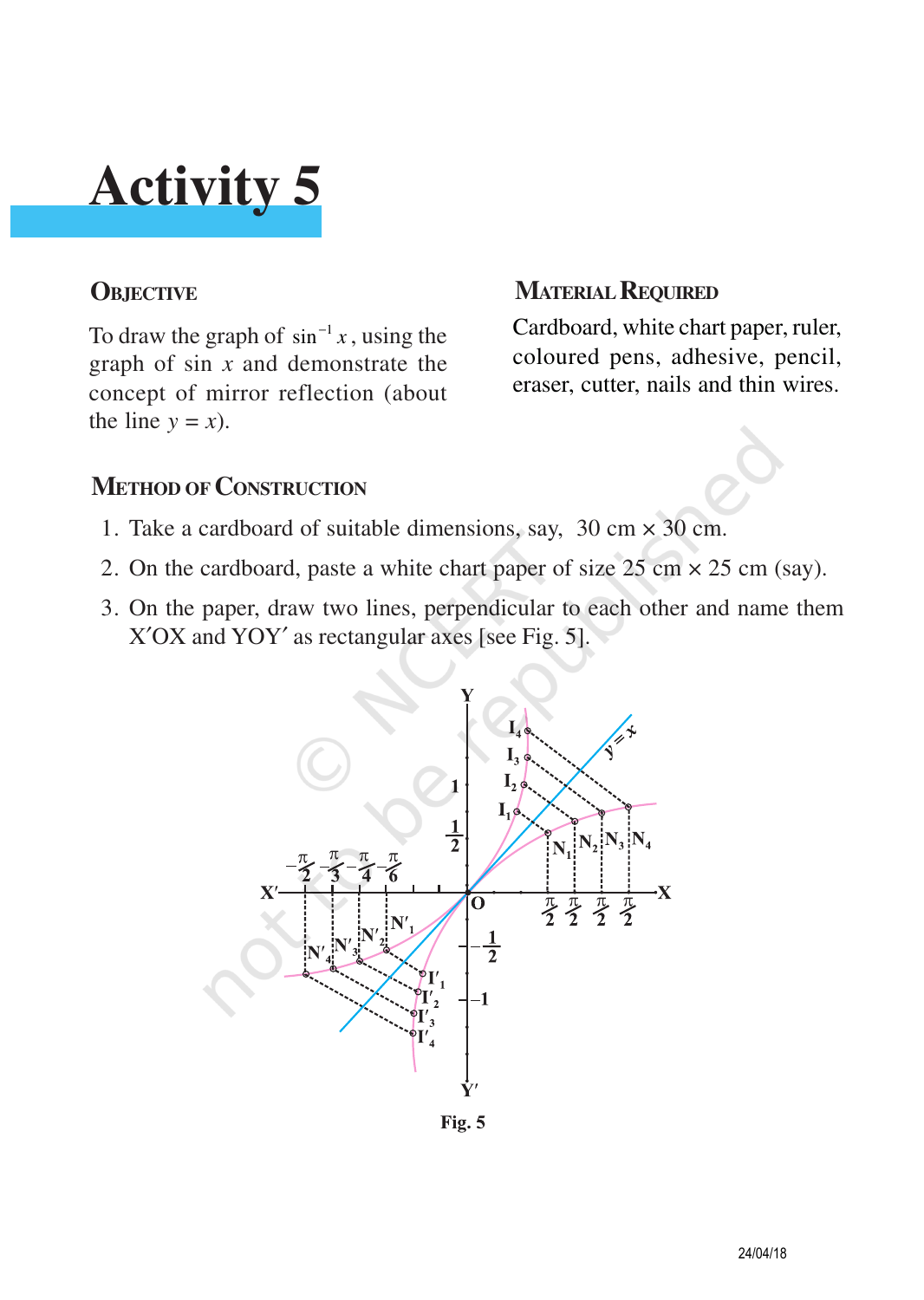- 4. Graduate the axes approximately as shown in Fig. 5.1 by taking unit on  $X$ -axis = 1.25 times the unit of Y-axis.
- 5. Mark approximately the points

$$
\left(\frac{\pi}{6}, \sin\frac{\pi}{6}\right), \left(\frac{\pi}{4}, \sin\frac{\pi}{4}\right), \dots, \left(\frac{\pi}{2}, \sin\frac{\pi}{2}\right)
$$
 in the coordinate plane and at each point fix a nail.

6. Repeat the above process on the other side of the *x*-axis, marking the points

 $\left(-\frac{\pi}{\epsilon}, \sin \frac{-\pi}{\epsilon}\right), \left(-\frac{\pi}{\epsilon}, \sin \frac{-\pi}{\epsilon}\right), \ldots, \left(-\frac{\pi}{\epsilon}, \sin \frac{-\pi}{\epsilon}\right)$  $\left(\frac{-\pi}{6}, \sin \frac{-\pi}{6}\right), \left(\frac{-\pi}{4}, \sin \frac{-\pi}{4}\right), \dots, \left(\frac{-\pi}{2}, \sin \frac{-\pi}{2}\right)$  approximately and fix nails on these points as  $N'_1$ ,  $N'_2$ ,  $N'_3$ ,  $N'_4$ . Also fix a nail at O.

- 7. Join the nails with the help of a tight wire on both sides of *x*-axis to get the graph of sin *x* from  $\frac{-\pi}{2}$  to 2 2  $\pi$   $\pi$ **.**
- 8. Draw the graph of the line  $y = x$  (by plotting the points  $(1,1)$ ,  $(2, 2)$ ,  $(3, 3)$ , ... etc. and fixing a wire on these points).
- 9. From the nails  $N_1$ ,  $N_2$ ,  $N_3$ ,  $N_4$ , draw perpendicular on the line  $y = x$  and produce these lines such that length of perpendicular on both sides of the line  $y = x$ are equal. At these points fix nails,  $I_1, I_2, I_3, I_4$ .
- 10. Repeat the above activity on the other side of X- axis and fix nails at  $I_1, I_2, I_3, I_4$ .
- 11. Join the nails on both sides of the line  $y = x$  by a tight wire that will show the graph of  $y = \sin^{-1} x$ .

#### **DEMONSTRATION**

Put a mirror on the line  $y = x$ . The image of the graph of sin x in the mirror will represent the graph of  $\sin^{-1} x$  showing that  $\sin^{-1} x$  is mirror reflection of  $\sin x$ and vice versa.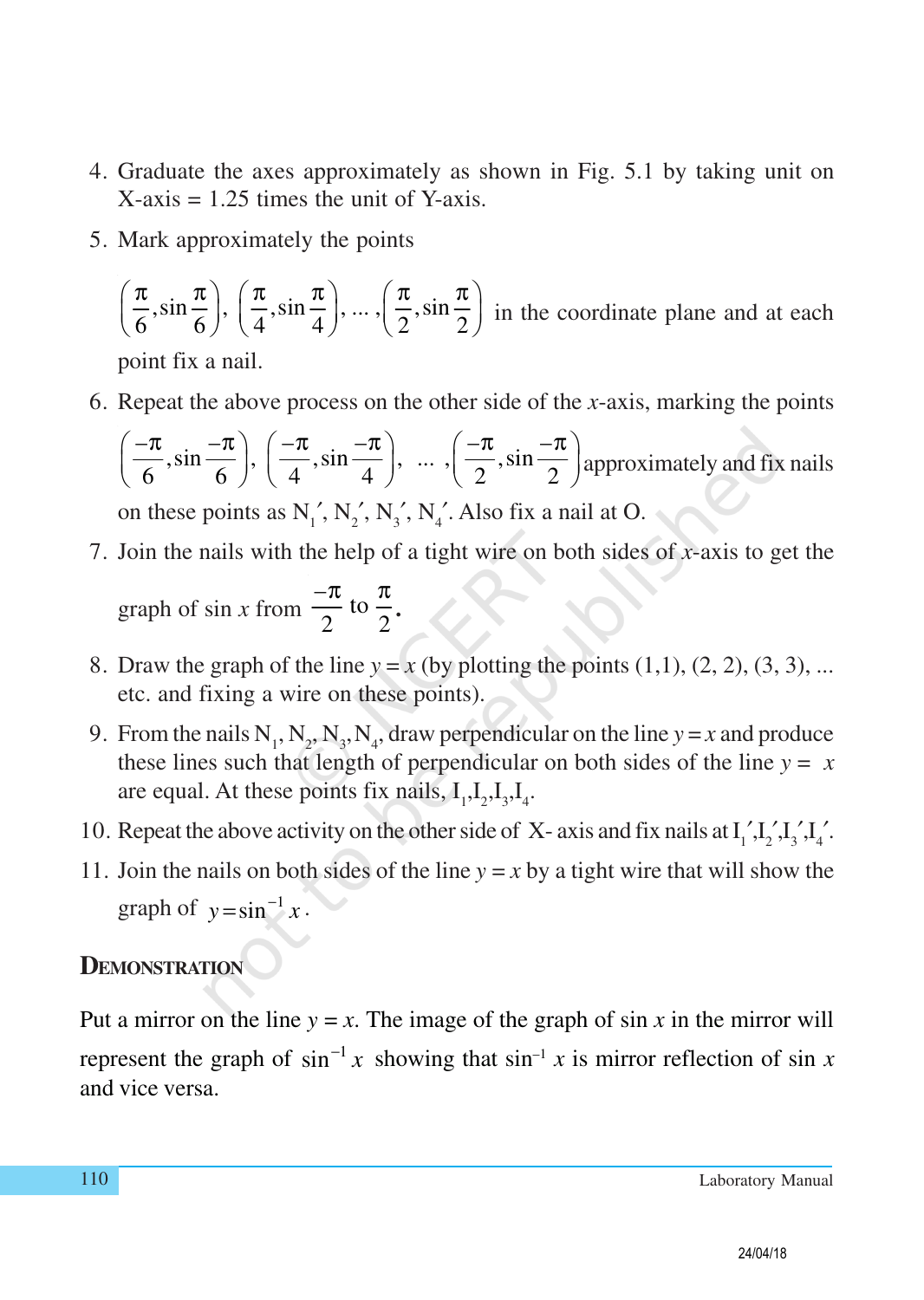#### **OBSERVATION**

The image of point  $N_1$  in the mirror (the line  $y = x$ ) is \_\_\_\_\_\_\_\_. The image of point  $N_2$  in the mirror (the line  $y = x$ ) is \_\_\_\_\_\_\_\_. The image of point  $N_3$  in the mirror (the line  $y = x$ ) is \_\_\_\_\_\_\_\_. The image of point  $N_4$  in the mirror (the line  $y = x$ ) is \_\_\_\_\_\_\_\_. The image of point  $N'_1$  in the mirror (the line  $y = x$ ) is \_\_\_\_\_\_\_\_. The image point of  $N'_2$  in the mirror (the line  $y = x$ ) is \_\_\_\_\_\_\_\_. The image point of N<sup>3</sup> ′ in the mirror (the line *y* = *x*) is \_\_\_\_\_\_\_\_\_. The image point of  $N'_4$  in the mirror (the line  $y = x$ ) is \_\_\_\_\_\_\_\_. The image of the graph of six *x* in  $y = x$  is the graph of \_\_\_\_\_\_, and the image of the graph of  $\sin^{-1}x$  in  $y = x$  is the graph of  $\Box$ 

#### **APPLICATION**

Similar activity can be performed for drawing the graphs of  $\cos^{-1} x$ ,  $\tan^{-1} x$ , etc.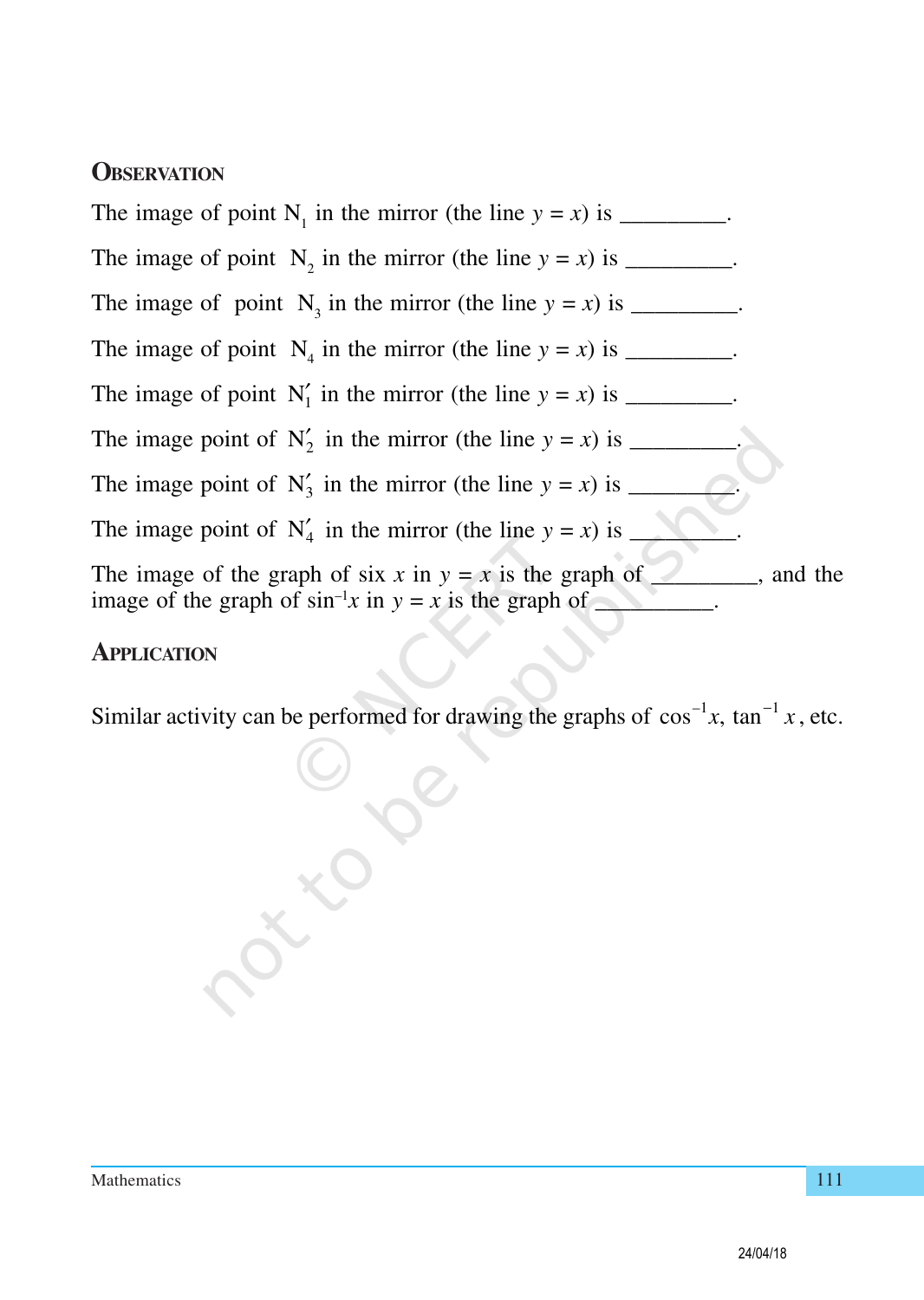To explore the principal value of the function  $\sin^{-1}x$  using a unit circle.

#### **OBJECTIVE MATERIAL REQUIRED**

Cardboard, white chart paper, rails, ruler, adhesive, steel wires and needle.

#### **METHOD OF CONSTRUCTION**

- 1. Take a cardboard of a convenient size and paste a white chart paper on it.
- 2. Draw a unit circle with centre O on it.
- 3. Through the centre of the circle, draw two perpendicular lines X′OX and YOY′ representing *x*-axis and *y*-axis, respectively as shown in Fig. 6.1.
- 4. Mark the points A, C, B and D, where the circle cuts the *x*-axis and *y*-axis, respectively as shown in Fig. 6.1.

5. Fix two rails on opposite sides of the cardboard which are parallel to *y*-axis. Fix one steel wire between the rails such that the wire can be moved parallel to *x*-axis as shown in Fig. 6.2.

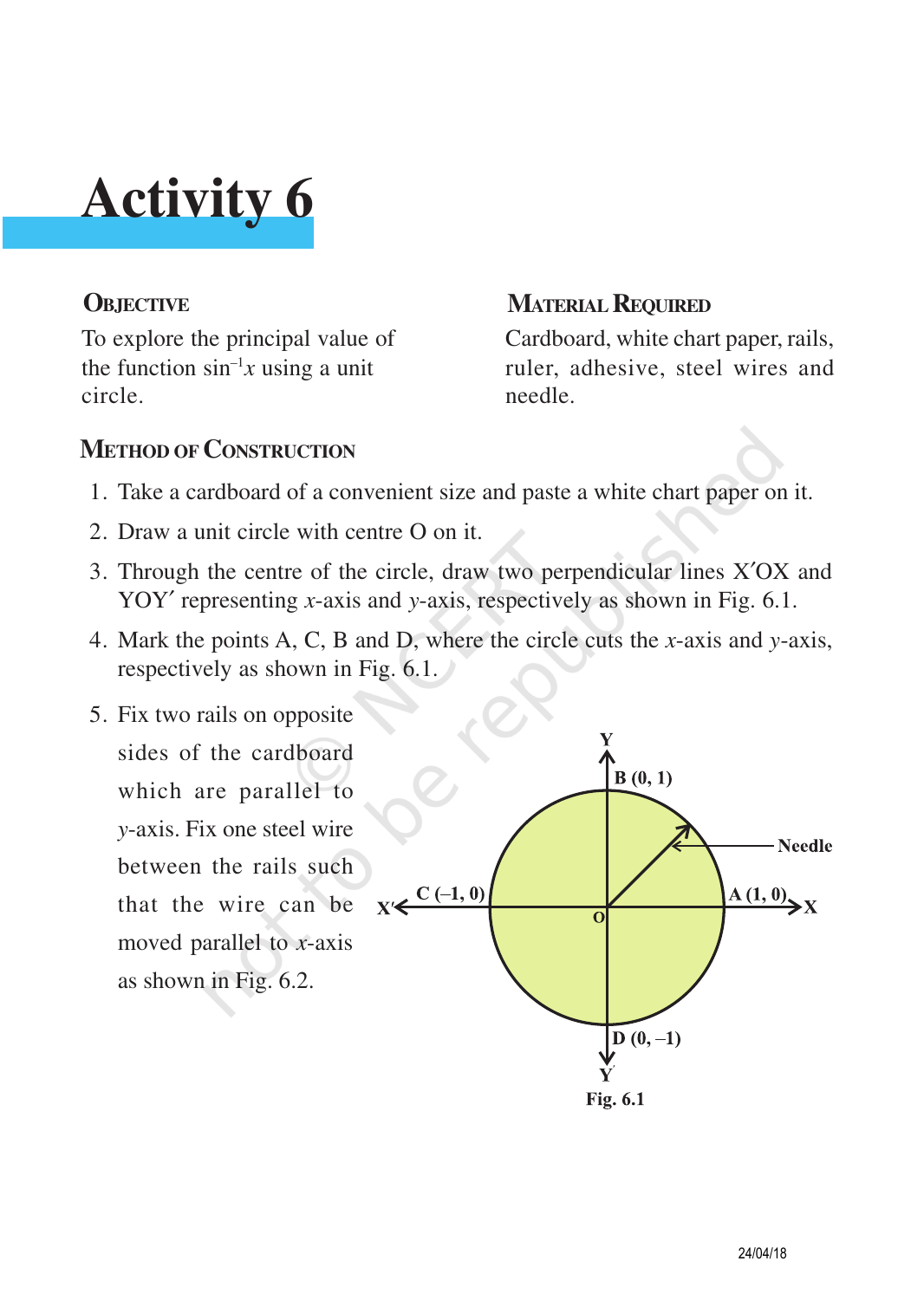6. Take a needle of unit length. Fix one end of it at the centre of the circle and the other end to move freely along the circle Fig. 6.2.



#### **DEMONSTRATION**

- 1. Keep the needle at an Fig. 6.2 arbitrary angle, say *x* 1 with the positive direction of *x*-axis. Measure of angle in radian is equal to the length of intercepted arc of the unit circle.
- 2. Slide the steel wire between the rails, parallel to *x*-axis such that the wire meets with free end of the needle (say  $P_1$ ) (Fig. 6.2).
- 3. Denote the *y*-coordinate of the point  $P_1$  as  $y_1$ , where  $y_1$  is the perpendicular distance of steel wire from the *x*-axis of the unit circle giving  $y_1 = \sin x_1$ .
- 4. Rotate the needle further anticlockwise and keep it at the angle  $\pi x_1$ . Find the value of *y*-coordinate of intersecting point  $P_2$  with the help of sliding steel wire. Value of *y*-coordinate for the points  $P_1$  and  $P_2$  are same for the different value of angles,  $y_1 = \sin x_1$  and  $y_1 = \sin (\pi - x_1)$ . This demonstrates that sine function is not one-to-one for angles considered in first and second quadrants.
- 5. Keep the needle at angles  $-x_1$  and  $(-\pi + x_1)$ , respectively. By sliding down the steel wire parallel to *x*-axis, demonstrate that *y*-coordinate for the points  $P_3$  and  $P_4$  are the same and thus sine function is not one-to-one for points considered in 3rd and 4th quadrants as shown in Fig. 6.2.

Mathematics 113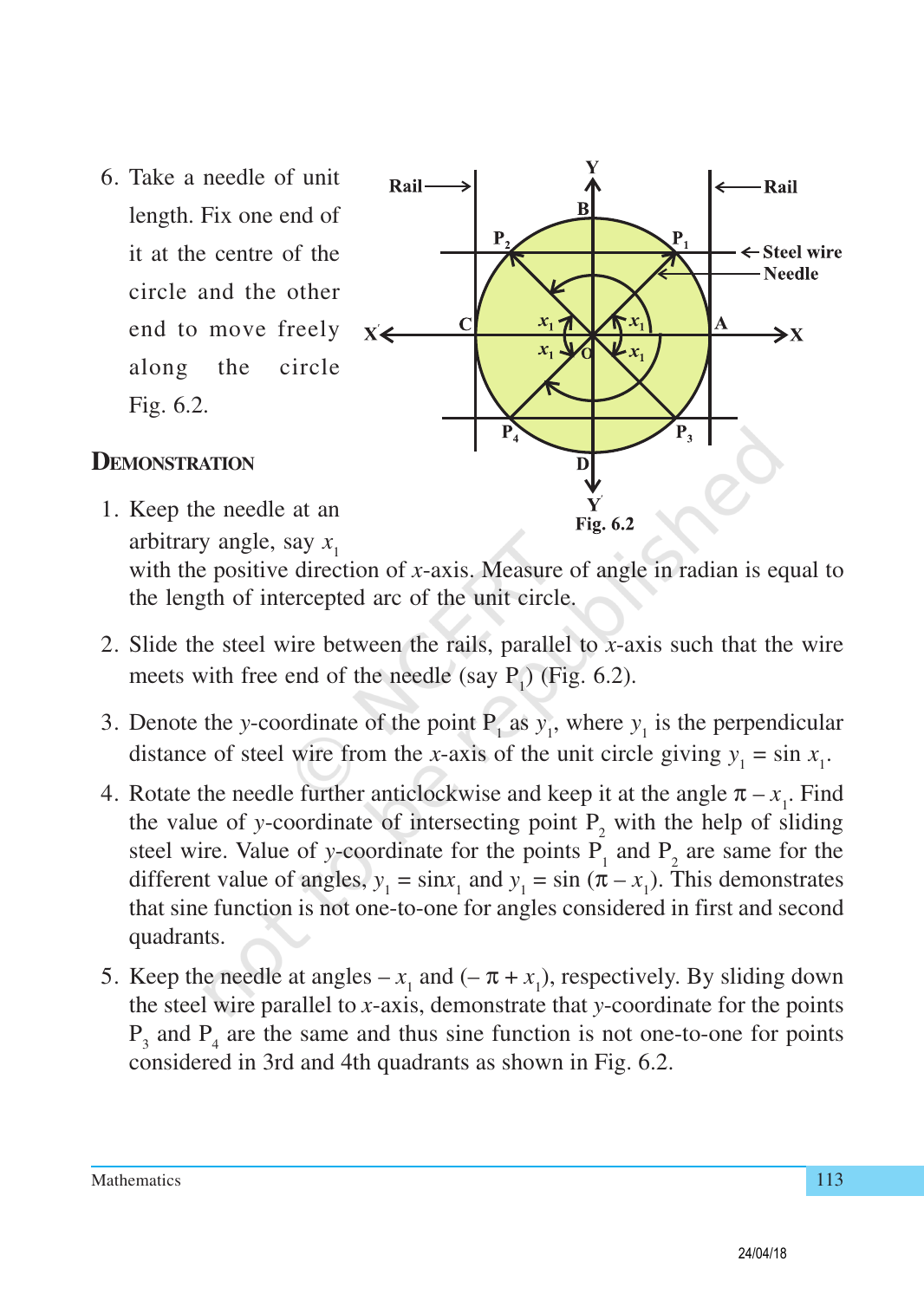6. However, the *y*-coordinate of the points  $P_3$  and  $P_1$  are different. Move the needle in anticlockwise direction

starting from 2  $-\frac{\pi}{2}$  to 2 π and look at the behaviour of *y*-coordinates of points P<sub>5</sub>,  $P_6$ ,  $P_7$  and  $P_8$  by sliding the steel wire parallel to *x*-axis accordingly. *y*-coordinate of points  $P_5$ ,  $P_6$ ,  $P_7$ and  $P_8$  are different (see Fig. 6.3). Hence, sine function is one-to-one in



the domain 
$$
\left[-\frac{\pi}{2}, \frac{\pi}{2}\right]
$$
 and its range lies between - 1 and 1.

7. Keep the needle at any arbitrary angle say  $\theta$  lying in the interval  $\left[-\frac{\pi}{2}, \frac{\pi}{2}\right]$  $\lceil \pi \ \pi \rceil$  $\left[-\frac{\pi}{2}, \frac{\pi}{2}\right]$ 

and denote the *y*-coordinate of the intersecting point  $P_9$  as *y*. (see Fig. 6.4). Then  $y = \sin \theta$  or  $\theta = \arctan \theta$  $\sin^{-1}y$ ) as sine function is one-one and onto in the

domain 
$$
\left[-\frac{\pi}{2}, \frac{\pi}{2}\right]
$$
 and  
range [-1, 1]. So, its  
inverse are sine function

inverse arc sine function exist. The domain of arc

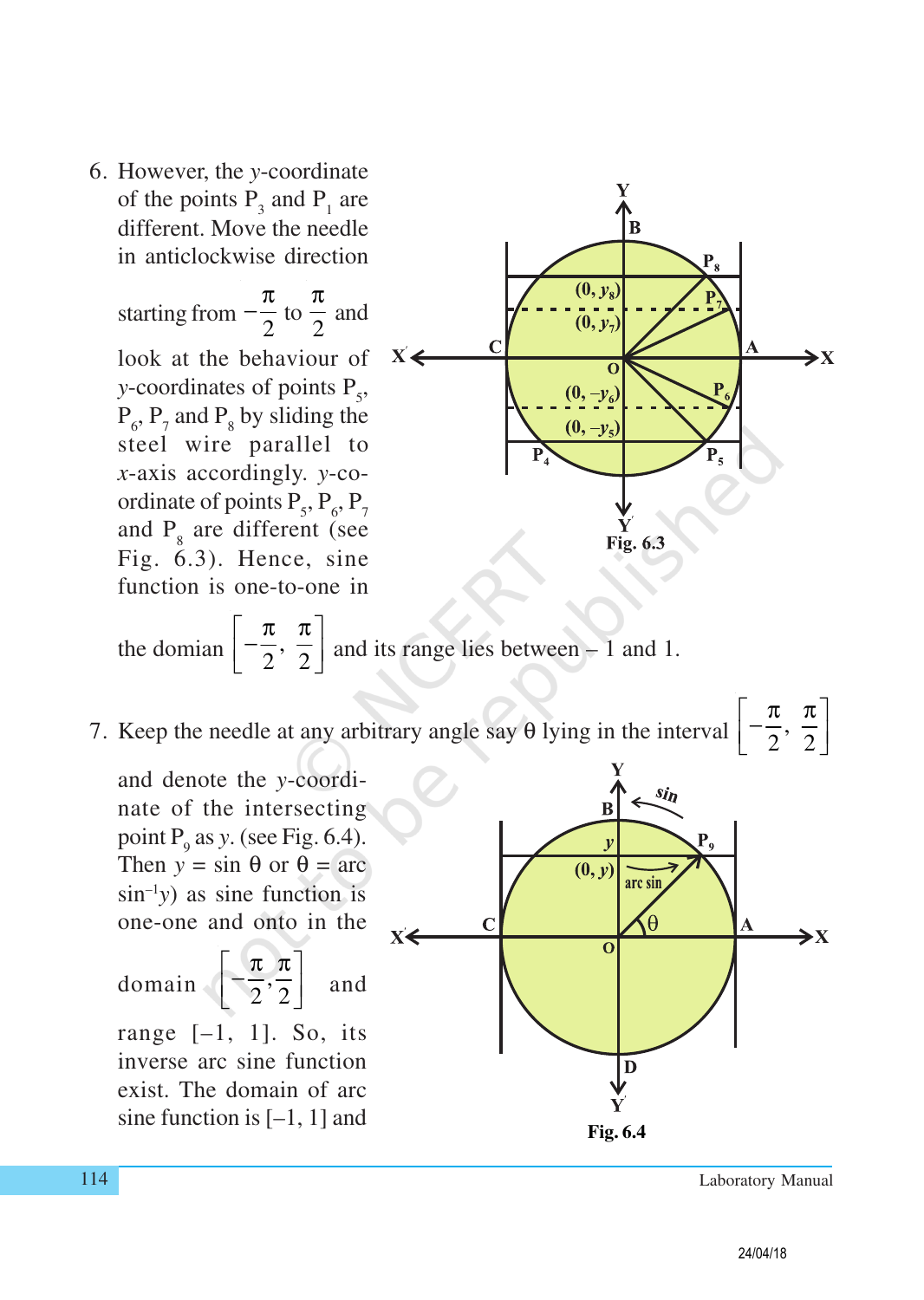range is  $\left[-\frac{\pi}{2}, \frac{\pi}{2}\right]$  $\lceil \pi \ \pi \rceil$  $\left[-\frac{\pi}{2}, \frac{\pi}{2}\right]$ . This range is called the principal value of arc sine function (or  $sin^{-1}$  function).

#### **OBSERVATION**

- 1. sine function is non-negative in \_\_\_\_\_\_\_\_\_\_\_ and \_\_\_\_\_\_\_\_\_\_\_ quadrants.
- 2. For the quadrants 3rd and 4th, sine function is \_\_\_\_\_\_\_\_\_.
- 3. <sup>θ</sup> = arc sin *<sup>y</sup>* <sup>⇒</sup> *<sup>y</sup>* = \_\_\_\_\_\_\_\_ θ where <sup>2</sup> π − ≤ θ ≤ \_\_\_\_\_\_\_\_.
- 4. The other domains of sine function on which it is one-one and onto provides for arc sine function.

#### **APPLICATION**

This activity can be used for finding the principal value of arc cosine function  $(cos^{-1}y)$ .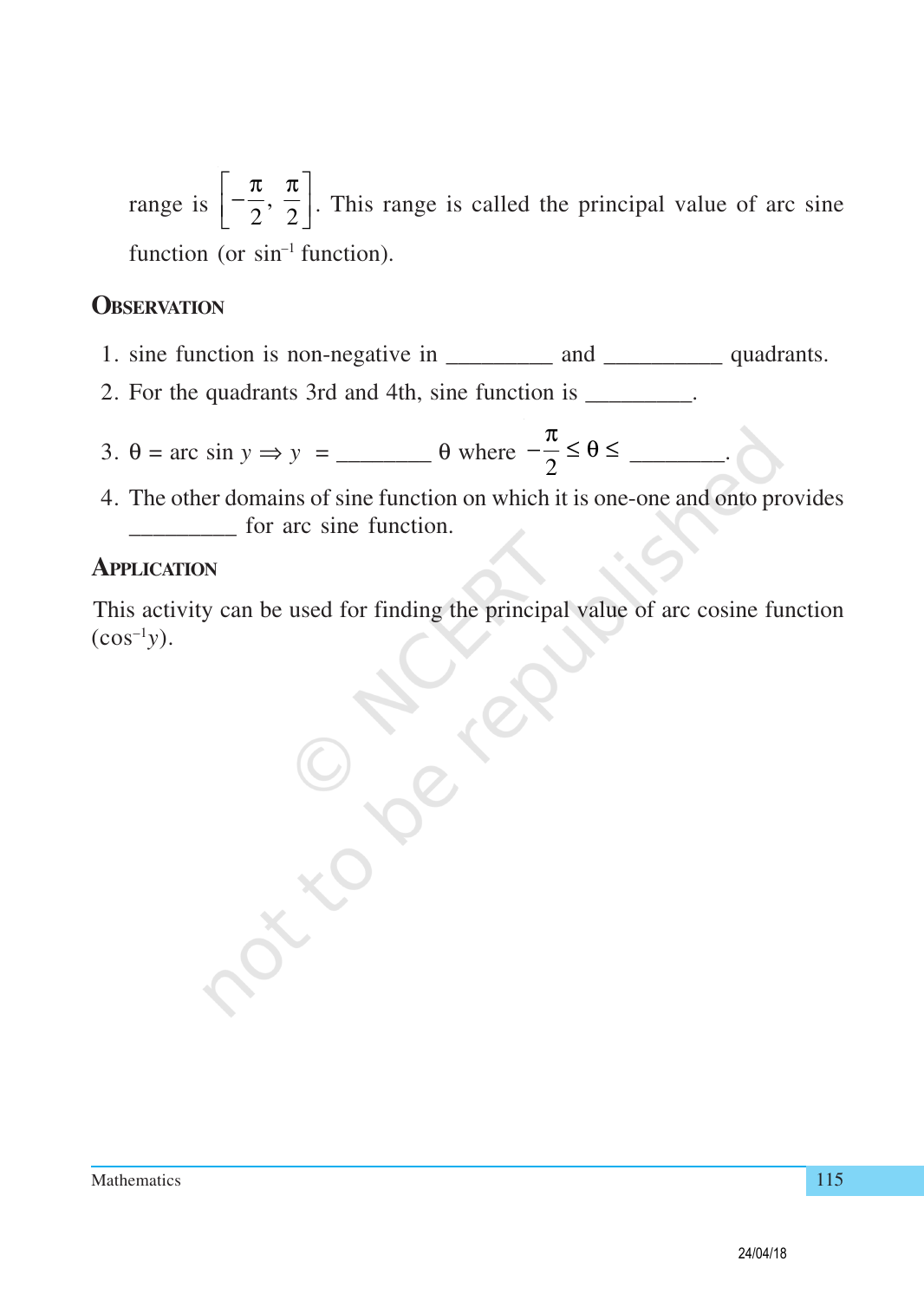To sketch the graphs of  $a^x$  and  $\log_a x$ ,  $a > 0$ ,  $a \neq 1$  and to examine that they are mirror images of each other.

#### **OBJECTIVE MATERIAL REQUIRED**

Drawing board, geometrical instruments, drawing pins, thin wires, sketch pens, thick white paper, adhesive, pencil, eraser, a plane mirror, squared paper.

### **METHOD OF CONSTRUCTION**

1. On the drawing board, fix a thick paper sheet of convenient size 20 cm × 20 cm (say) with adhesive.



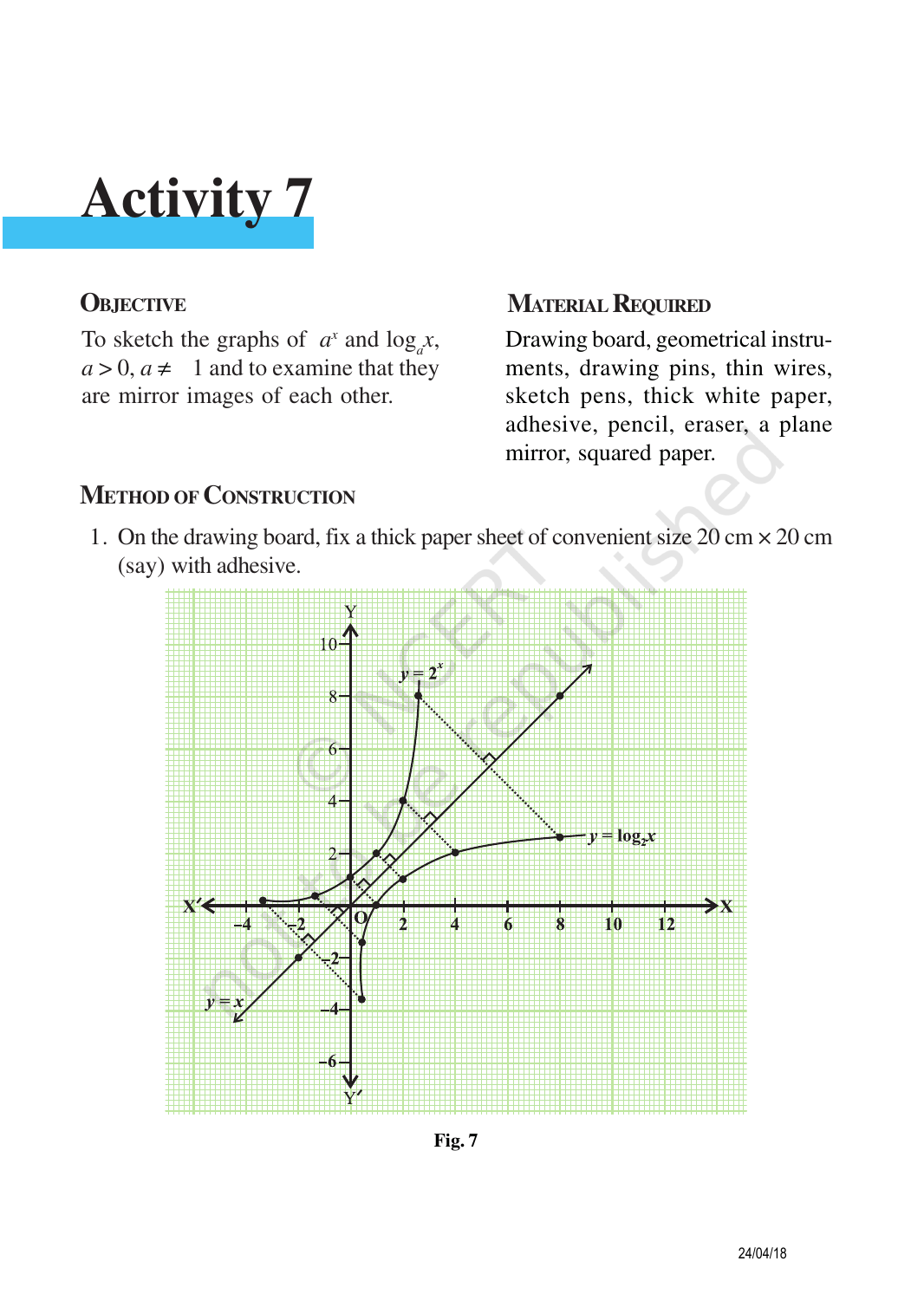- 2. On the sheet, take two perpendicular lines XOX′ and YOY′, depicting coordinate axes.
- 3. Mark graduations on the two axes as shown in the Fig. 7.
- 4. Find some ordered pairs satisfying  $y = a^x$  and  $y = \log_a x$ . Plot these points corresponding to the ordered pairs and join them by free hand curves in both the cases. Fix thin wires along these curves using drawing pins.
- 5. Draw the graph of  $y = x$ , and fix a wire along the graph, using drawing pins.

#### **DEMONSTRATION**

1. For  $a^x$ , take  $a = 2$  (say), and find ordered pairs satisfying it as

| $\boldsymbol{\chi}$ | $\theta$ |               |     | $\Omega$ | $-2$ | $\Omega$ | $-3$     |     |     |    |
|---------------------|----------|---------------|-----|----------|------|----------|----------|-----|-----|----|
| $2^x$               |          | $\mathcal{L}$ | 0.5 |          |      |          | $\Omega$ | 1.4 | 0.7 | 16 |

and plot these ordered pairs on the squared paper and fix a drawing pin at each point.

- 2. Join the bases of drawing pins with a thin wire. This will represent the graph of 2*<sup>x</sup>* .
- 3.  $\log_2 x = y$  gives  $x = 2^y$ . Some ordered pairs satisfying it are:

| $\sim$ |  |  |   |  |
|--------|--|--|---|--|
|        |  |  | ≺ |  |

Plot these ordered pairs on the squared paper (graph paper) and fix a drawing pin at each plotted point. Join the bases of the drawing pins with a thin wire. This will represent the graph of  $log_2 x$ .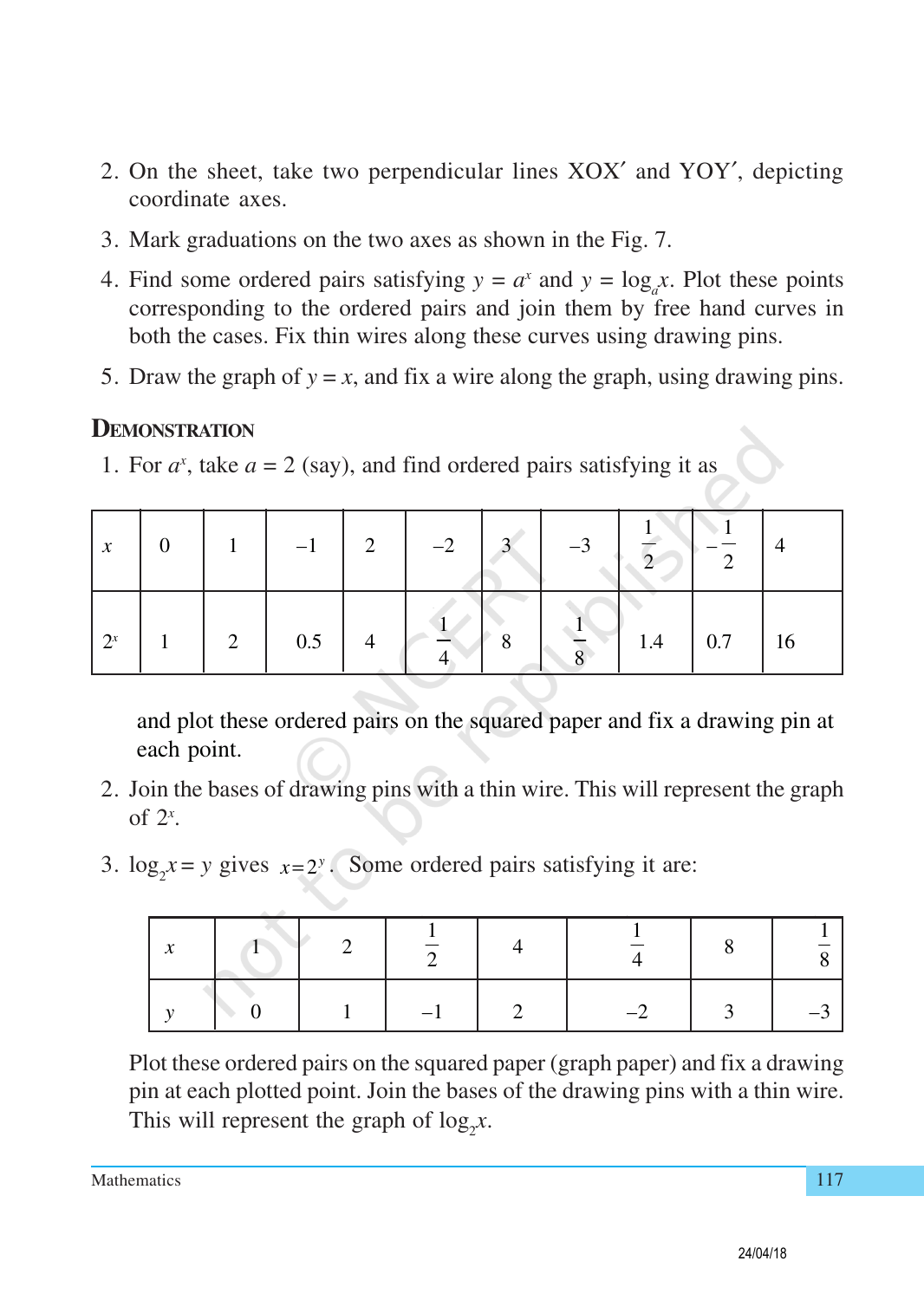- 4. Draw the graph of line  $y = x$  on the sheet.
- 5. Place a mirror along the wire representing  $y = x$ . It can be seen that the two graphs of the given functions are mirror images of each other in the line  $y = x$ .

#### **OBSERVATION**

- 1. Image of ordered pair (1, 2) on the graph of  $y = 2^x$  in  $y = x$  is \_\_\_\_\_\_. It lies on the graph of  $y =$  \_\_\_\_\_\_\_.
- 2. Image of the point (4, 2) on the graph  $y = log_2 x$  in  $y = x$  is \_\_\_\_\_\_\_\_\_\_\_\_\_ which lies on the graph of  $y =$  \_\_\_\_\_\_\_.

Repeat this process for some more points lying on the two graphs.

#### **APPLICATION**

This activity is useful in understanding the concept of (exponential and logarithmic functions) which are mirror images of each other in  $y = x$ .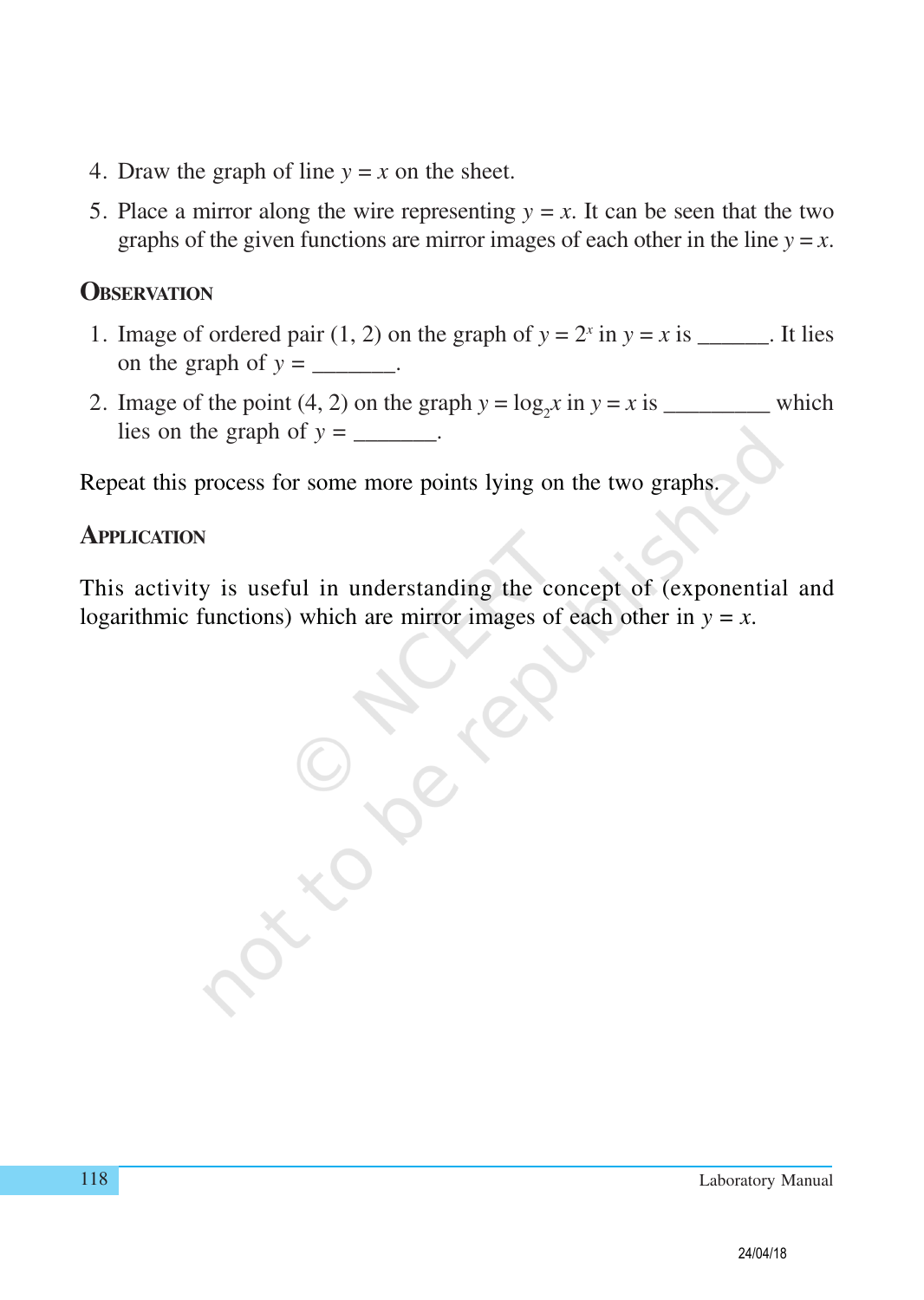To establish a relationship between common logarithm (to the base 10) and natural logarithm (to the base *e*) of the number *x*.

### **OBJECTIVE MATERIAL REQUIRED**

Hardboard, white sheet, graph paper, pencil, scale, log tables or calculator (graphic/scientific).

### **METHOD OF CONSTRUCTION**

- 1. Paste a graph paper on a white sheet and fix the sheet on the hardboard.
- 2. Find some ordered pairs satisfying the function  $y = log_{10}x$ . Using log tables/ calculator and draw the graph of the function on the graph paper (see Fig. 8)

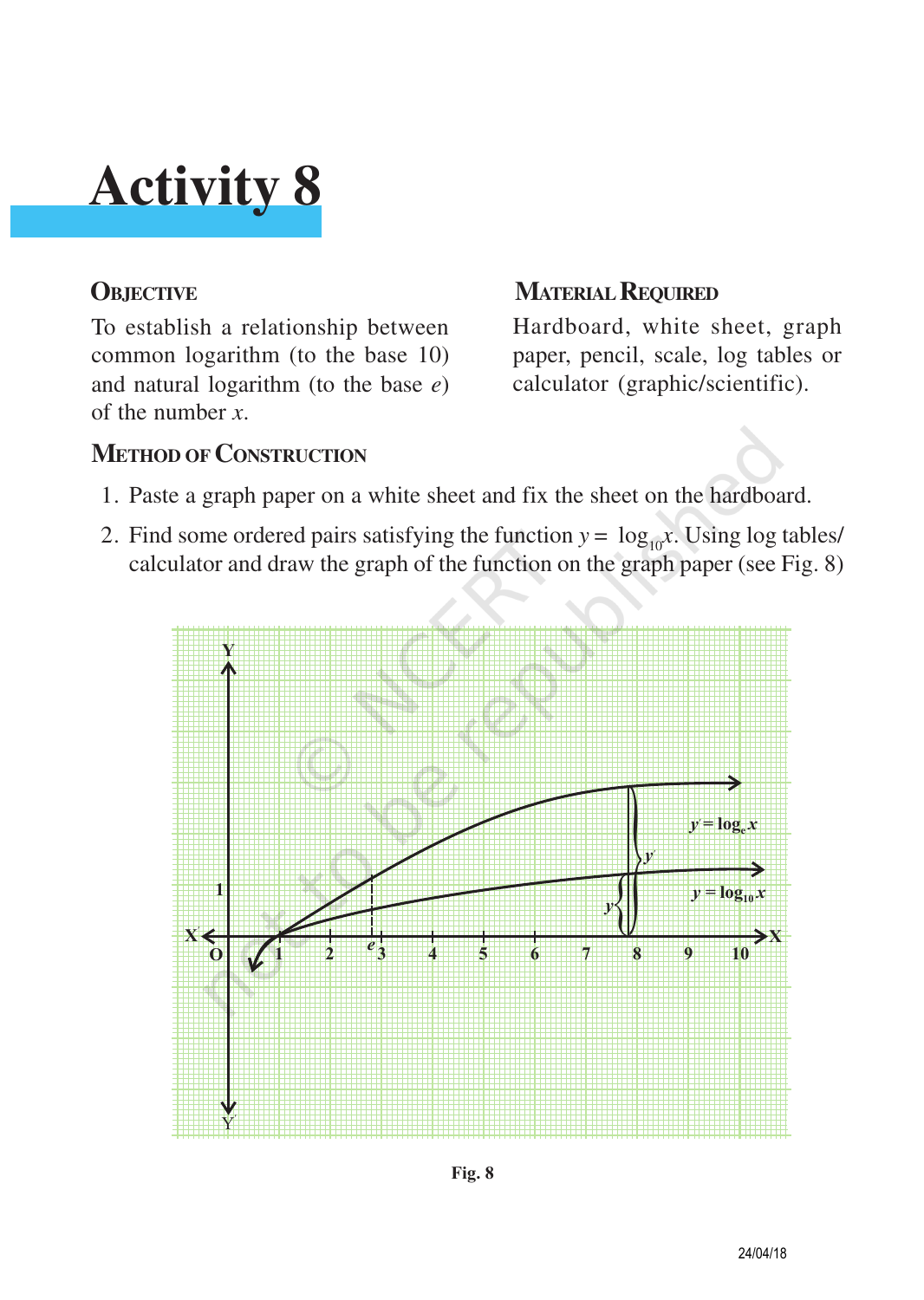3. Similarly, draw the graph of  $y' = \log_e x$  on the same graph paper as shown in the figure (using log table/calculator).

#### **DEMONSTRATION**

- 1. Take any point on the positive direction of *x*-axis, and note its *x*-coordinate.
- 2. For this value of *x*, find the value of *y*-coordinates for both the graphs of  $y = log_{10}x$  and  $y' = log_e x$  by actual measurement, using a scale, and record them as *y* and *y*′, respectively.
- 3. Find the ratio *y y*′ .
- 4. Repeat the above steps for some more points on the *x*-axis (with different values) and find the corresponding ratios of the ordinates as in Step 3.
- 5. Each of these ratios will nearly be the same and equal to 0.4, which is

approximately equal to 1  $\overline{\log_e 10}$   $\cdot$ 

| S.No. | Points on       | $y = log_{10} x$ | $y' = \log_e x$ | Ratio $\frac{y}{y'}$ |
|-------|-----------------|------------------|-----------------|----------------------|
|       | the $x$ -axis   |                  |                 | (approximate)        |
| 1.    | $x_1$ = _____   |                  |                 |                      |
| 2.    |                 |                  |                 |                      |
| 3.    | $x_3 =$         |                  |                 |                      |
| 4.    | $x_4 =$         |                  |                 |                      |
| 5.    | $x_{5}$ =_____  |                  |                 |                      |
| 6.    | $x_{6} =$ _____ |                  |                 |                      |

#### **OBSERVATION**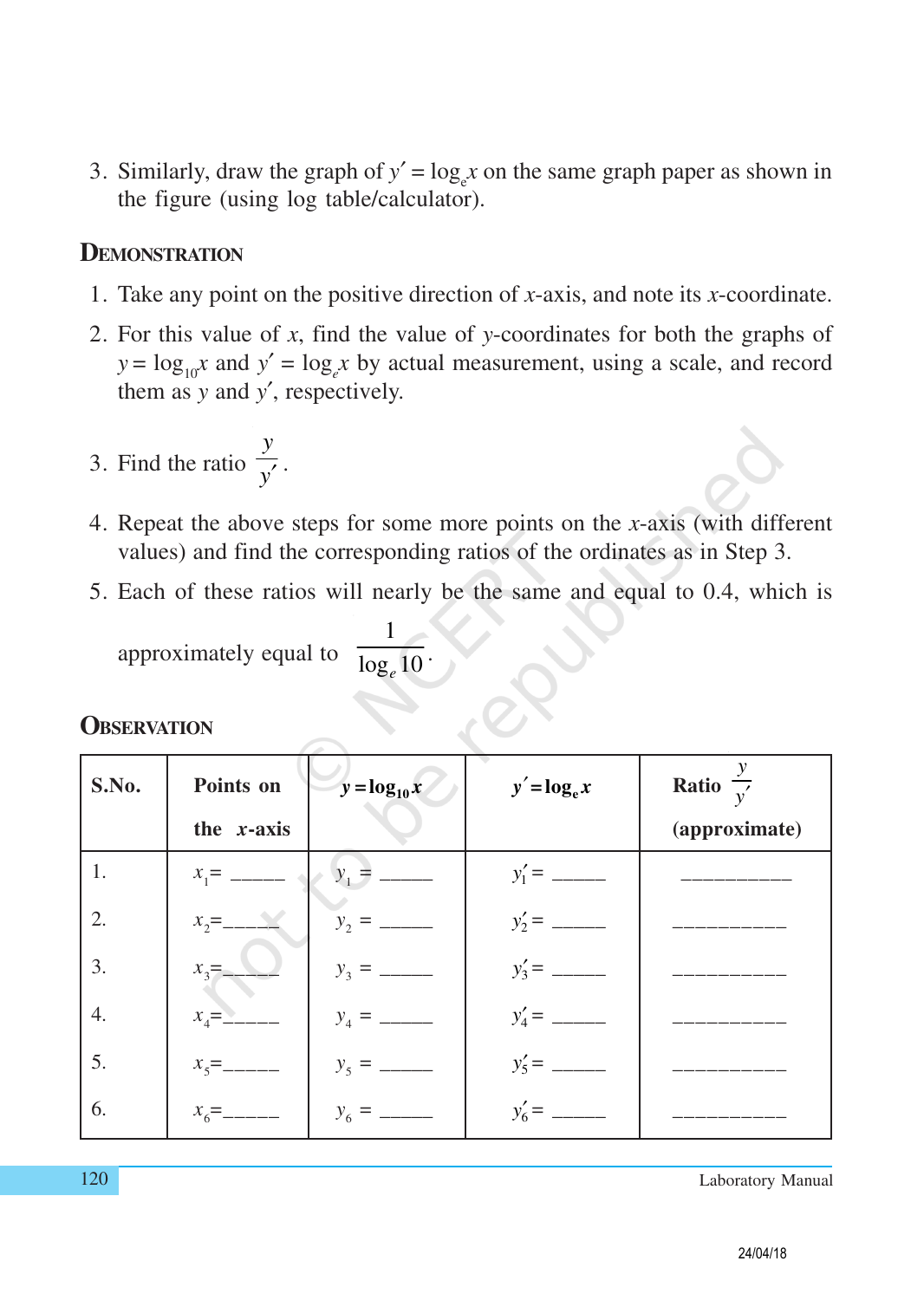- 2. The value of *y*  $\frac{y}{y'}$  for each point *x* is equal to \_\_\_\_\_\_\_\_\_\_\_\_\_ approximately.
- 3. The observed value of *y*  $\frac{y}{y'}$  in each case is approximately equal to the value of

$$
\frac{1}{\log_e 10} \cdot (\text{Yes/No})
$$

4. Therefore,  $log_{10}$  $\log_e 10$  $x = \frac{1}{1}$ .

#### **APPLICATION**

This activity is useful in converting log of a number in one given base to log of that number in another base.

Let, 
$$
y = log_{10}x
$$
, i.e.,  $x = 10^y$ .  
\nTaking logarithm to base *e* on both the sides, we get  $log_e x = y log_e 10$   
\nor  $y = \frac{1}{log_e 10} (log_e x)$   
\n
$$
\Rightarrow \frac{log_{10} x}{log_e x} = \frac{1}{log_e 10} = 0.434294
$$
 (using log tables/calculator).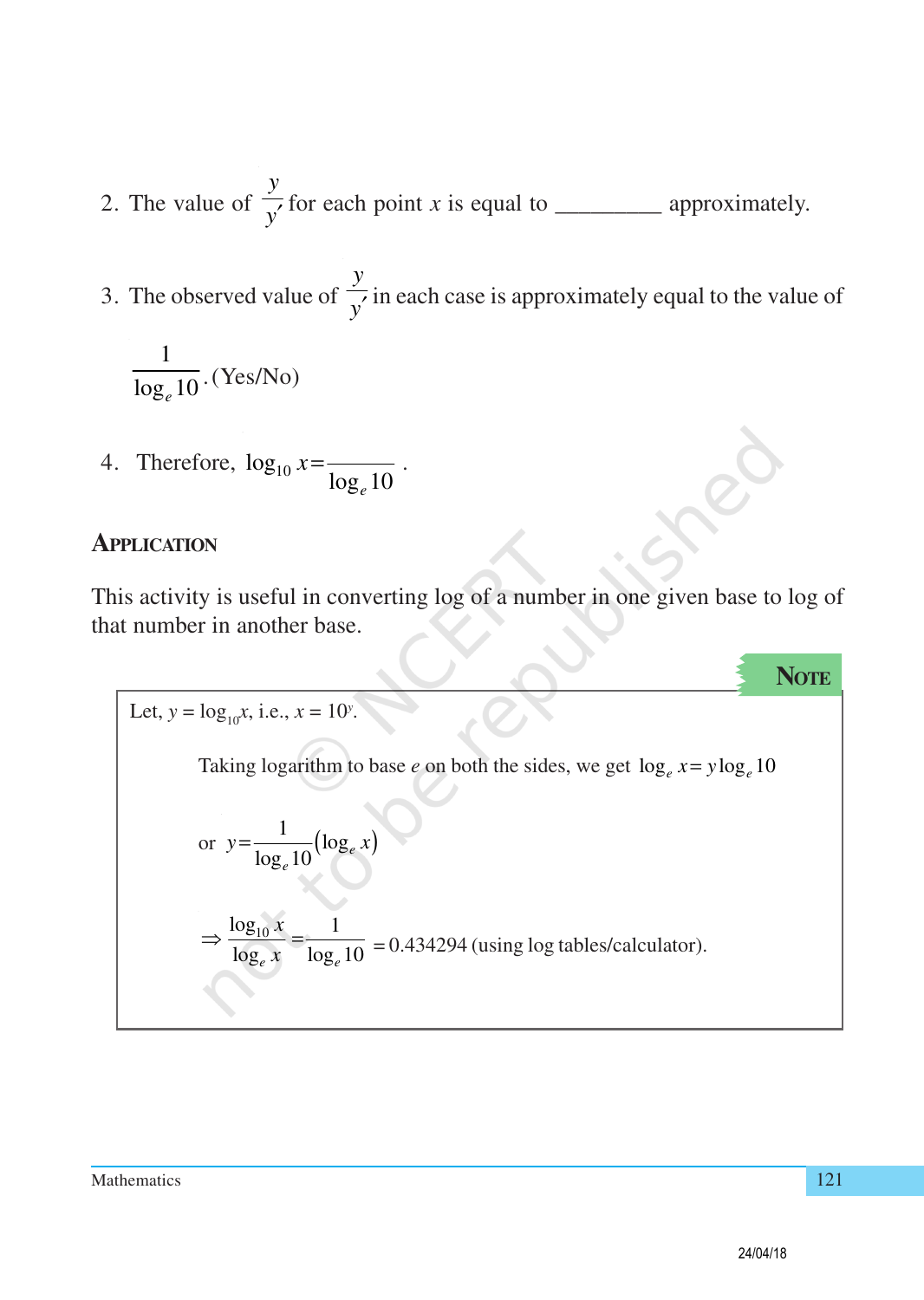To find analytically the limit of a function  $f(x)$  at  $x = c$  and also to check the continuity of the function at that point.

### **OBJECTIVE MATERIAL REQUIRED** Paper, pencil, calculator.

#### **METHOD OF CONSTRUCTION**

- 1. Consider the function given by  $\frac{x^2-16}{1}$ ,  $x\neq 4$  $(x)=\begin{cases} x-4 \end{cases}$ 10,  $x=4$  $\frac{x^2-16}{1}, x$  $f(x)=\begin{cases} x \end{cases}$ *x*  $\left[x^2-16\right]$  $\left|\frac{x-10}{1}, x\neq 4\right|$  $=\{x-4, \dots, x-4\}$  $\begin{bmatrix} 10, & x=4 \end{bmatrix}$
- 2. Take some points on the left and some points on the right side of  $c = 4$ ) which are very near to *c*.
- 3. Find the corresponding values of  $f(x)$  for each of the points considered in step 2 above.
- 4. Record the values of points on the left and right side of *c* as *x* and the corresponding values of  $f(x)$  in a form of a table.

#### **DEMONSTRATION**

1. The values of *x* and  $f(x)$  are recorded as follows:

#### **Table 1** : For points on the left of  $c = 4$ .

|  |  |  | $3.9$   3.99   3.999   3.9999   3.99999   3.999999   3.9999999        |
|--|--|--|-----------------------------------------------------------------------|
|  |  |  | $f(x)$   7.9   7.99   7.999   7.9999   7.99999   7.999999   7.9999999 |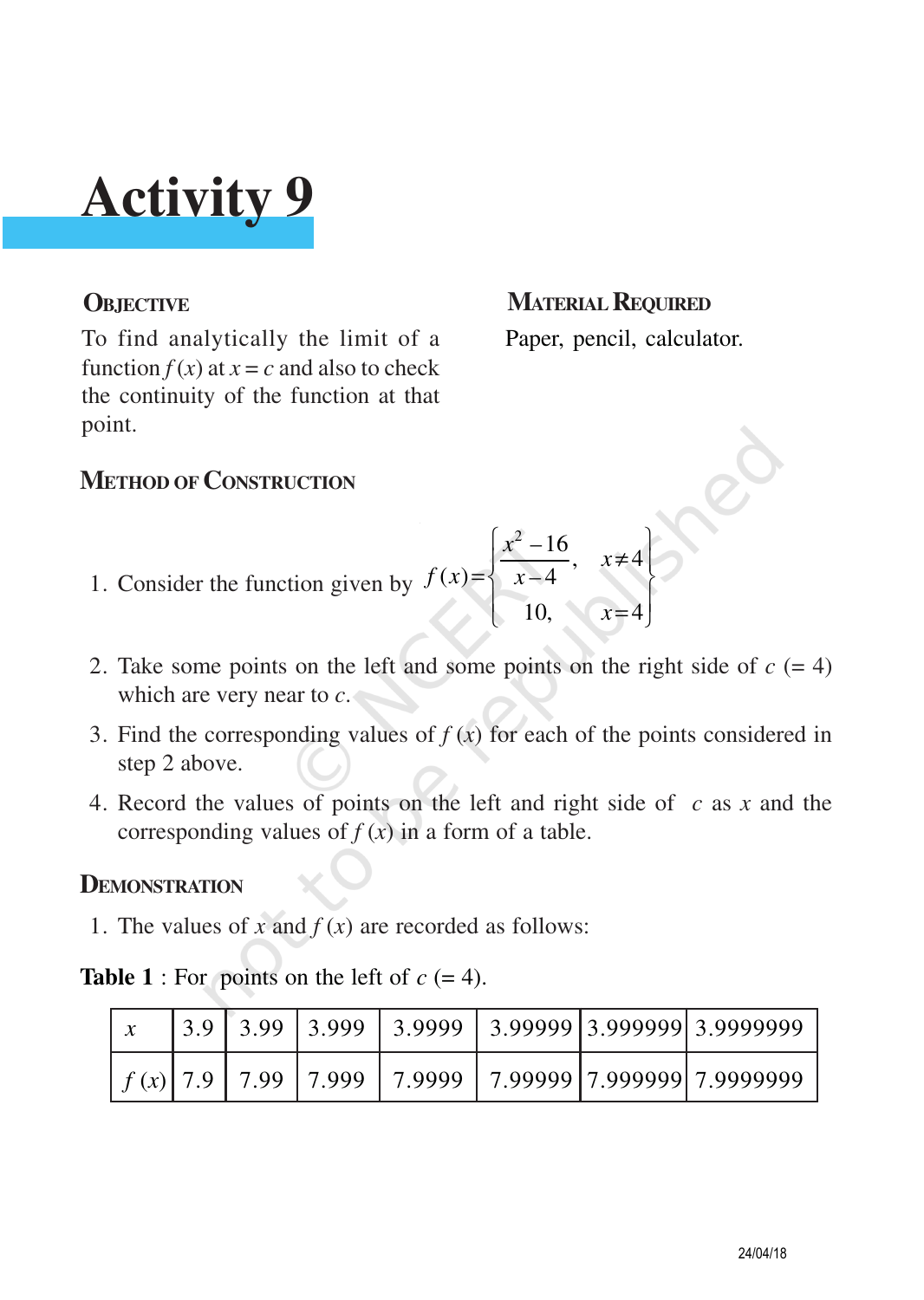2. **Table 2**: For points on the right of  $c = 4$ .

| $\mathbf{x}$ |  |  |  | $\vert 4.1 \vert 4.01 \vert 4.001 \vert 4.0001 \vert 4.00001 \vert 4.000001 \vert 4.0000001$                        |
|--------------|--|--|--|---------------------------------------------------------------------------------------------------------------------|
|              |  |  |  | $\left  f(x) \right  8.1 \left  8.01 \right  8.001 \left  8.0001 \right  8.00001 \left  8.000001 \right  8.0000001$ |

#### **OBSERVATION**

- 1. The value of  $f(x)$  is approaching to \_\_\_\_\_\_, as  $x \rightarrow 4$  from the left.
- 2. The value of  $f(x)$  is approaching to \_\_\_\_\_\_, as  $x \rightarrow 4$  from the right.
- 3. So, ( ) 4 lim *x f x* → = \_\_\_\_\_\_\_\_ and ( ) 4 lim *x f x* <sup>→</sup> <sup>+</sup> = \_\_\_\_\_\_\_\_.
- 4. Therefore,  $\lim_{x \to 4} f(x) =$  \_\_\_\_\_\_\_\_\_,  $f(4) =$  \_\_\_\_\_\_\_.
- 5. Is ( ) 4 lim *x f x* → = *f* (4) \_\_\_\_\_\_\_\_ ? (Yes/No)
- 6. Since  $f(c) \neq \lim_{x \to c} f(x)$ , so, the function is \_\_\_\_\_\_\_\_\_ at  $x = 4$  (continuous/ not continuous).

#### **APPLICATION**

This activity is useful in understanding the concept of limit and continuity of a function at a point.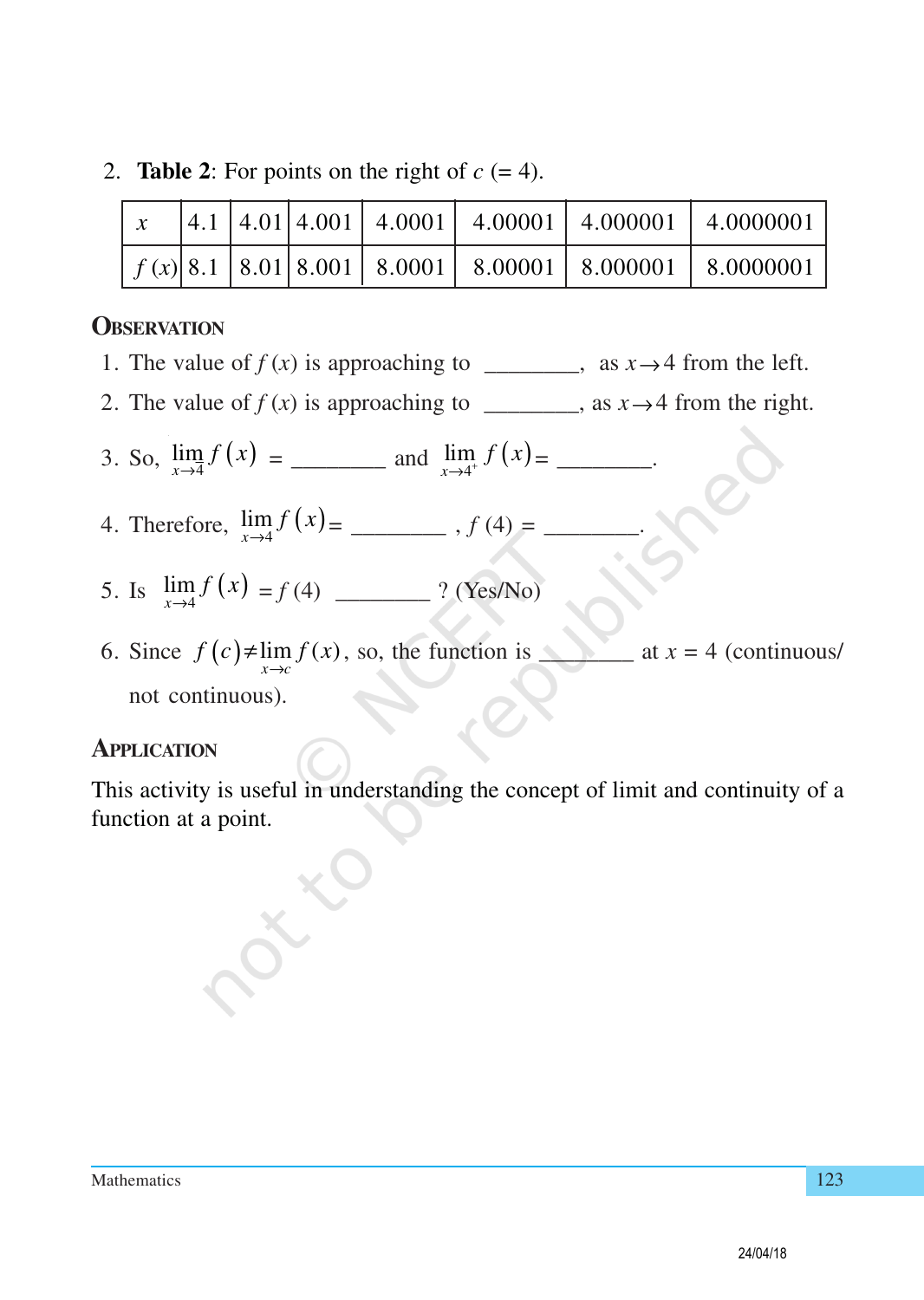To verify that for a function *f* to be continuous at given point  $x_0$ ,

$$
\Delta y = \left| f\left(x_0 + \Delta x\right) - f\left(x_0\right) \right| \text{ is}
$$

arbitrarily small provided.∆*x* is sufficiently small.

### **METHOD OF CONSTRUCTION**

- 1. Paste a white sheet on the hardboard.
- 2. Draw the curve of the given continuous function as represented in the Fig. 10.
- 3. Take any point A  $(x_0, 0)$  on the positive side of *x*-axis and corresponding to this point, mark the point P  $(x_0, y_0)$  on the curve.



**Fig. 10**

### **OBJECTIVE MATERIAL REQUIRED**

Hardboard, white sheets, pencil, scale, calculator, adhesive.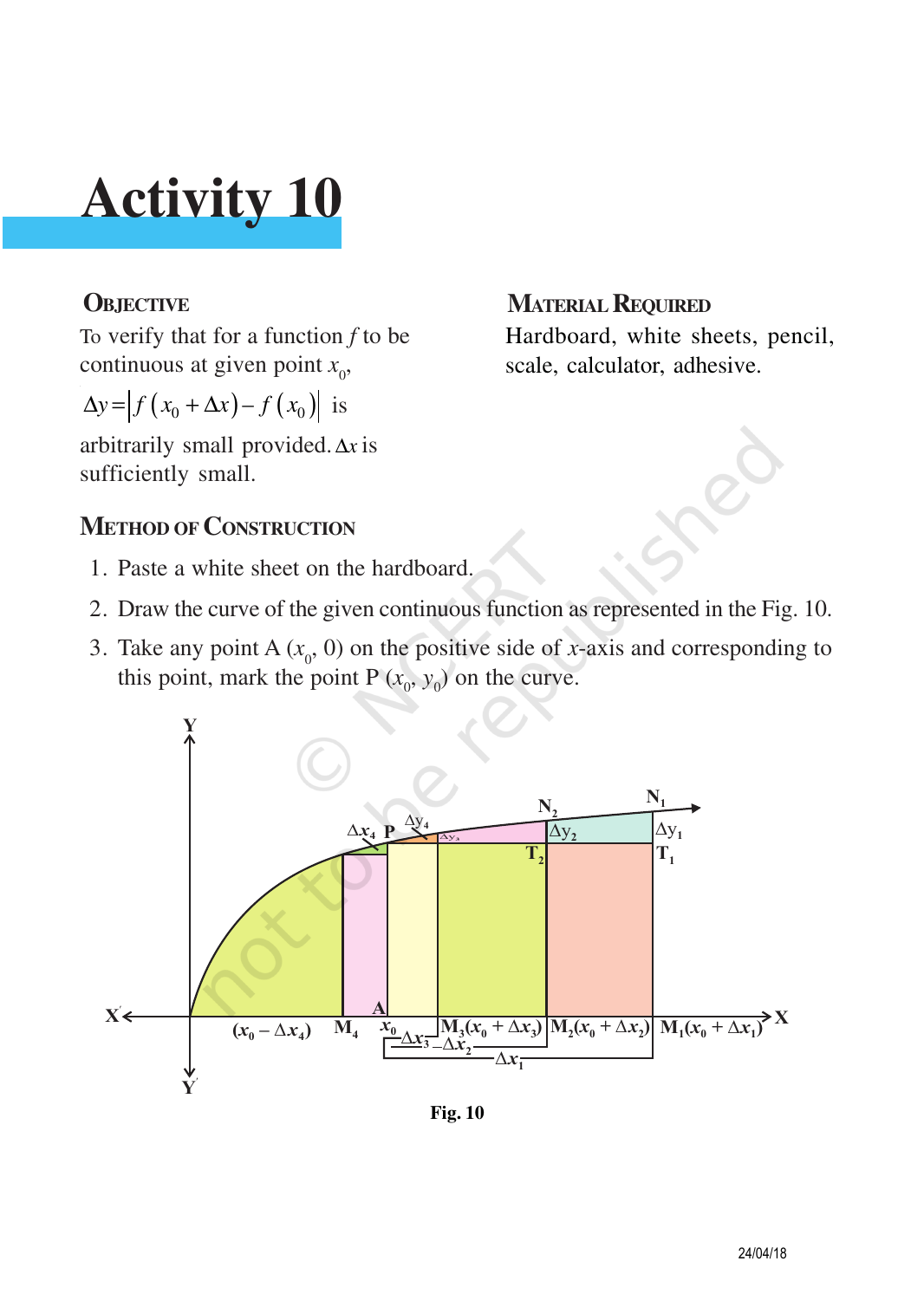#### **DEMONSTRATION**

- 1. Take one more point  $M_1$  ( $x_0 + \Delta x_1$ , 0) to the right of A, where  $\Delta x_1$  is an increment in *x*.
- 2. Draw the perpendicular from  $M_1$  to meet the curve at  $N_1$ . Let the coordinates of N<sub>1</sub> be  $(x_0 + \Delta x_1, y_0 + \Delta y_1)$
- 3. Draw a perpendicular from the point P  $(x_0, y_0)$  to meet N<sub>1</sub>M<sub>1</sub> at T<sub>1</sub>.
- 4. Now measure  $AM_1 = \Delta x_1$  (say) and record it and also measure  $N_1T_1 = \Delta y_1$  and record it.
- 5. Reduce the increment in *x* to  $\Delta x_2$  (i.e.,  $\Delta x_2 < \Delta x_1$ ) to get another point

 $M_2(x_0 + \Delta x_2, 0)$ . Get the corresponding point  $N_2$  on the curve

- 6. Let the perpendicular  $PT_1$  intersects  $N_2M_2$  at  $T_2$ .
- 7. Again measure  $AM_2 = \Delta x_2$  and record it.

Measure  $N_2$  T<sub>2</sub> =  $\Delta y_2$  and record it.

8. Repeat the above steps for some more points so that ∆*x* becomes smaller and smaller.

**OBSERVATION**

| S.No.            | Value of increment<br>in $x_0$       | Corresponding<br>increment in $y$    |
|------------------|--------------------------------------|--------------------------------------|
| 1.               |                                      |                                      |
| $\overline{2}$ . | $ \Delta x_1 $ =<br>$ \Delta x_2 $ = | $ \Delta y_1 $ =<br>$ \Delta y_2 $ = |
| 3.               | $\left \Delta x_3\right  =$          | $ \Delta y_3 $ =<br>$ \Delta y_4 $ = |
| 4.               | $\left \Delta x_4\right {=}$         |                                      |
| 5.               | $\Delta x_5$                         | $ \Delta y_5 $ =                     |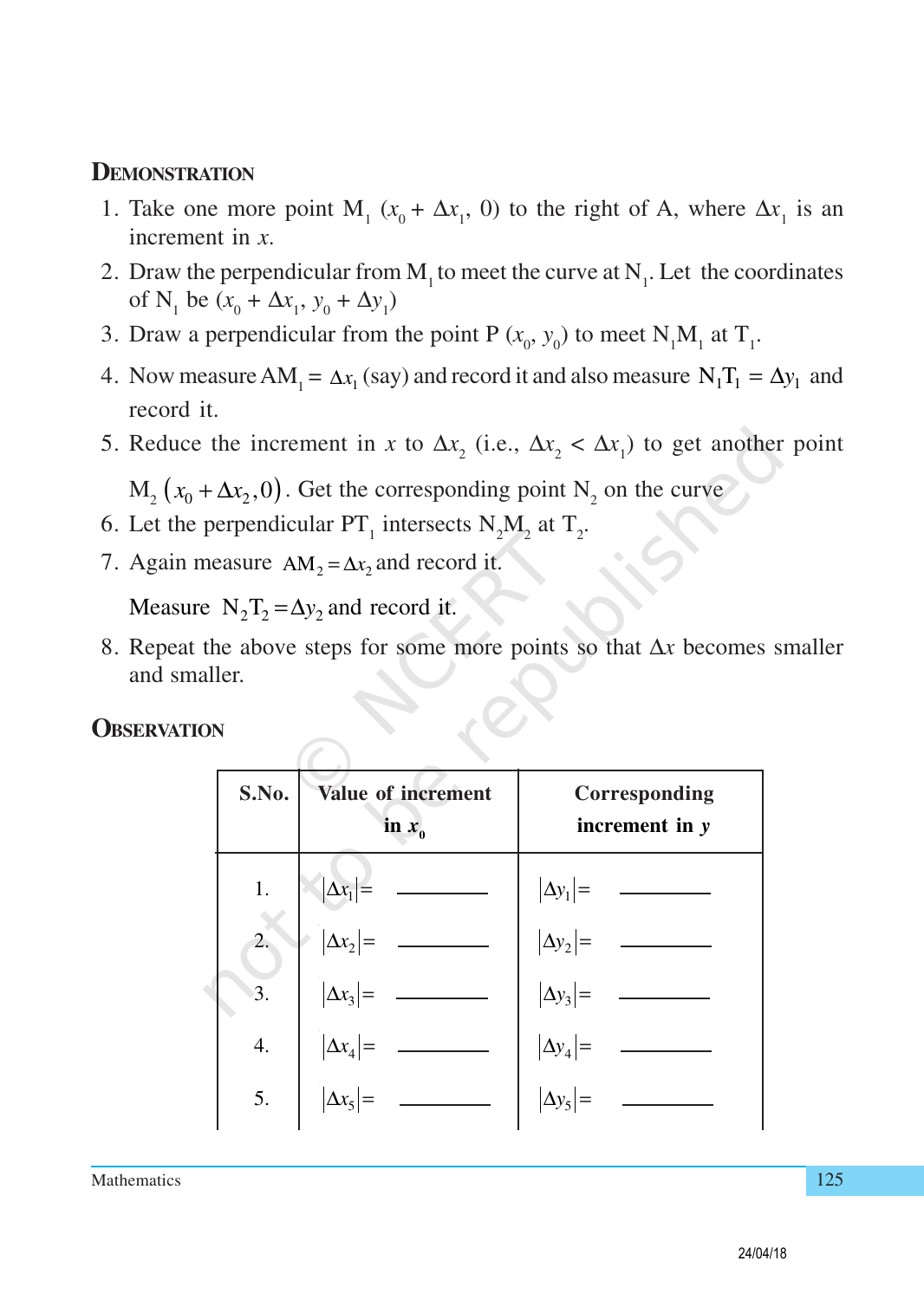| 6. | 6.<br>7. $ \Delta x_6 $ =<br>7. $ \Delta x_7 $ =<br>8. $ \Delta x_8 $ =<br>9. $ \Delta x_9 $ =<br>10. | $ \Delta y_6 $ = |
|----|-------------------------------------------------------------------------------------------------------|------------------|
|    |                                                                                                       |                  |
|    |                                                                                                       | $ \Delta y_8 $ = |
|    |                                                                                                       | $ \Delta y_9  =$ |
|    |                                                                                                       |                  |

- 2. So,  $\Delta y$  becomes \_\_\_\_\_\_\_\_\_\_ when  $\Delta x$  becomes smaller.
- 3. Thus  $\lim_{\Delta x \to 0} \Delta y = 0$  for a continuous function.

#### **APPLICATION**

This activity is helpful in explaining the concept of derivative (left hand or right hand) at any point on the curve corresponding to a function.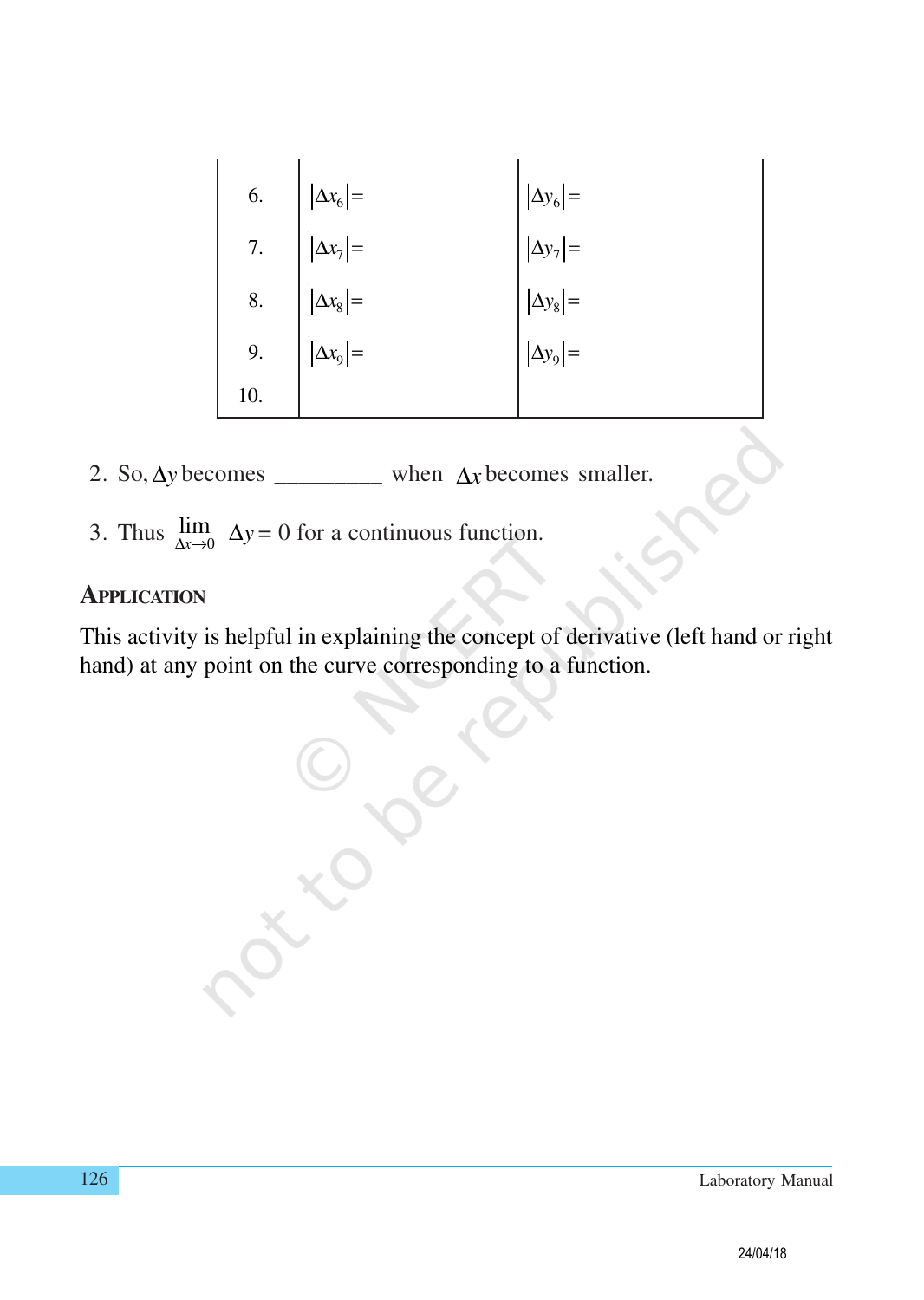### Projects

Project work in mathematics may be performed individually by a student or jointly by a group of students. These projects may be in the form of construction such as curve sketching or drawing of graphs, etc. It may offer a discussion of a topic from history of mathematics involving the historical development of particular subject in mathematics/ topics on concepts. Students may be allowed to select the topics of their own choice for projects in mathematics. The teacher may act as a facilitator by creating interest in various topics. Once the topic has been selected, the student should read as much about the topic as is available and finally prepare the project.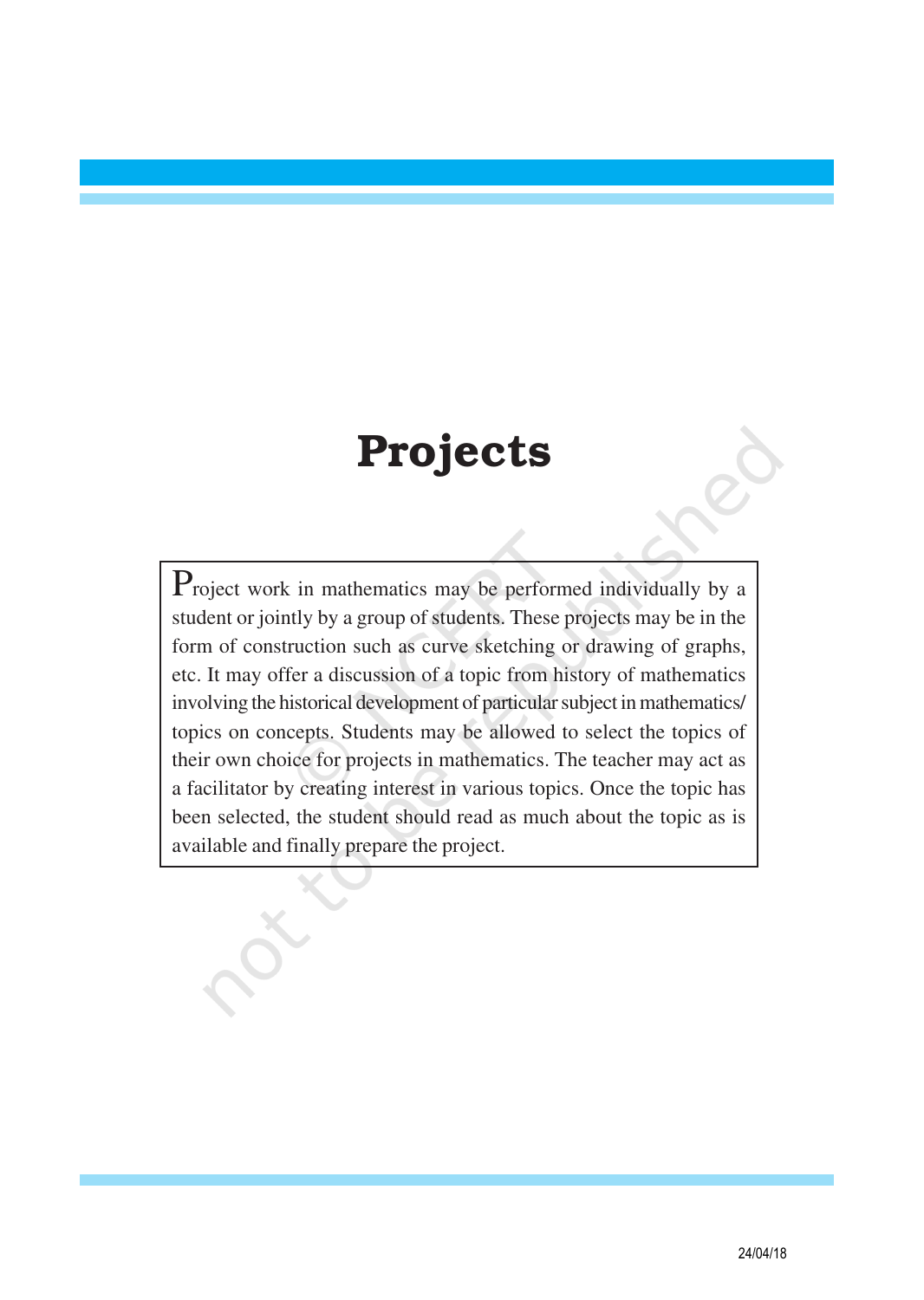## **Project 1**

To minimise the cost of the food, meeting the dietary requirements of the staple food of the adolescent students of your school.

#### **Task to be done**

- (i) Make a survey of atleast 100 students to find which staple food they consume on daily basis.
- (ii) Select two food items constituting one cereal and one pulse.
- (iii) Find from dietician the minimum requirement of protein and carbohydrate for an adolescent and also find the content of protein and carbohydrate in 1 kg. of selected cereal and pulse respectively.
- (iv) Find the minimum cost of the selected cereal and pulse from market.
- (v) Formulate the corresponding Linear Programming problem.
- (vi) Solve the problem graphically.
- (vii) Interpret the result.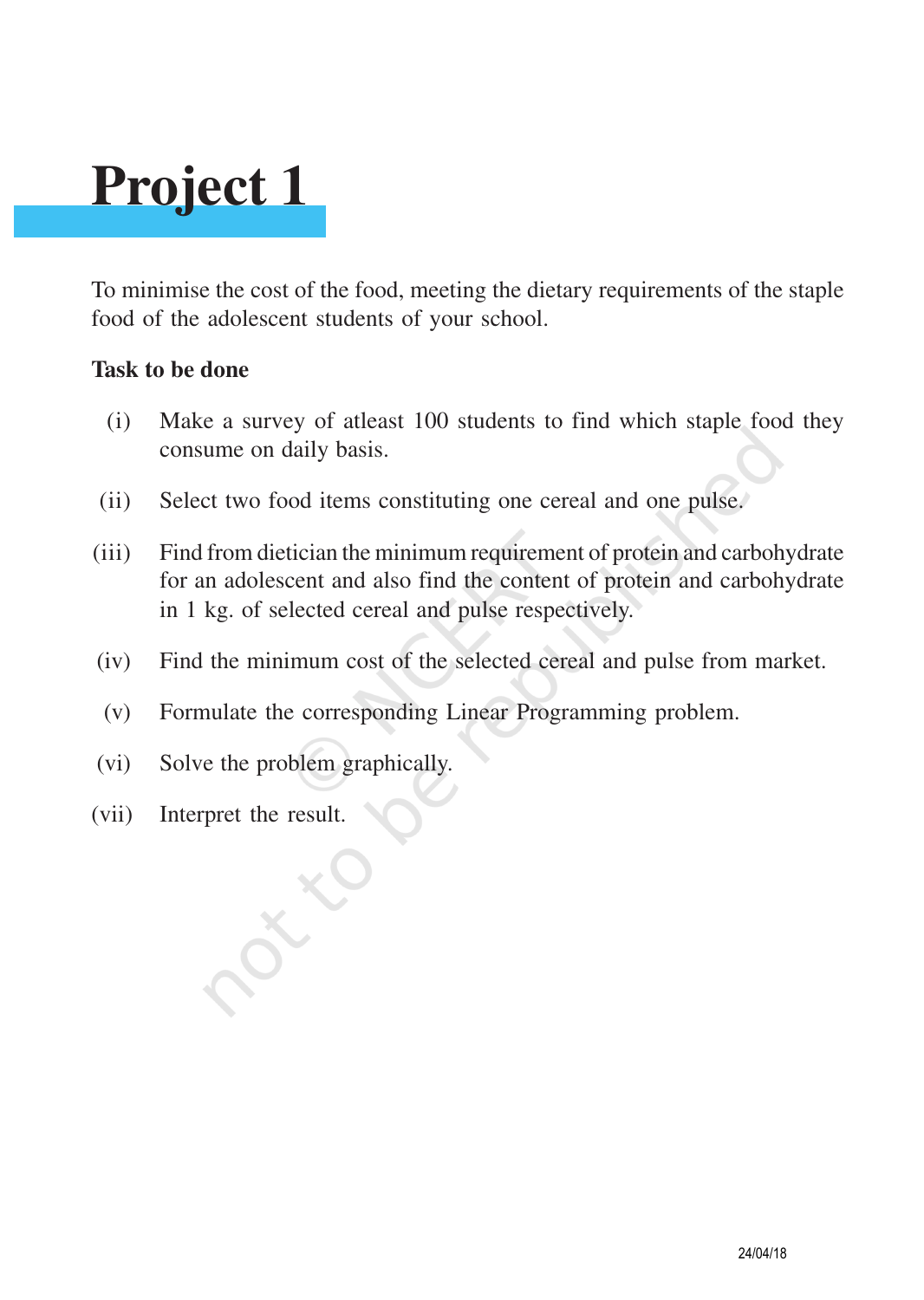# **Project 2**

Estimation of the population of a particular region/country under the assumptions that there is no migration in or out of the existing population in a particular year.

#### **Task to be done**

- 1. Find the population of a selected region in a particular year.
- 2. Find the number of births and number of deaths in the existing population in a particular year *t* (say). Let

P(*t*): denote the population in a particular year *t*

B(*t*): denote the number of births in one year between *t* and  $t + 1$ .

D(*t*): denote the number of deaths in one year between *t* and  $t + 1$ .

3. Obtain the relation

$$
P(t + 1) = P(t) + B(t) - D(t)
$$
 (1)

4. Assume that

$$
b = \frac{B(t)}{P(t)}
$$
 represents the birth rate for the time interval *t* to *t* + 1.

$$
d = \frac{D(t)}{P(t)}
$$
 represents death rate for the time interval *t* to *t* + 1.

$$
5. \qquad \text{From (1), we have}
$$

 $P(t + 1) = P(t) + B(t) - D(t)$ 

$$
= P(t) [1 + \frac{B(t)}{P(t)} - \frac{D(t)}{P(t)}]
$$
  
= P(t) (1 + b - d) (2)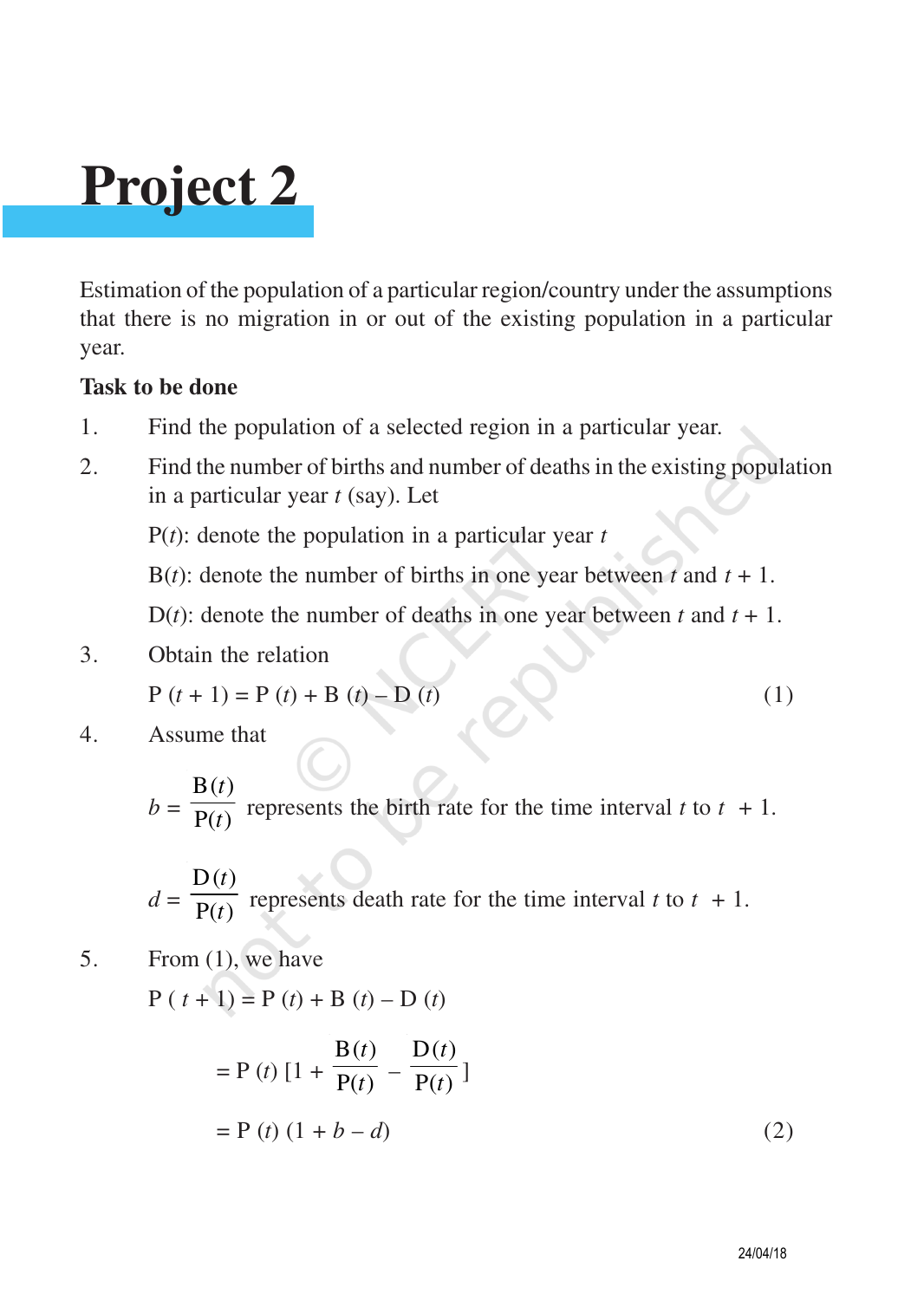6. Taking  $t = 0$  in equation (2), we get  $P(1) = P(0) (1 + b - d).$ For  $t = 1$ , we get  $P(2) = P(0) (1 + b - d)^2$ .

Continuing above equation, we get

 $P(t) = P(0) (1 + b - d)^t$ (3)

Here, it is assumed that birth rate and death rate remains the same for consecutive years. P(0) denote the initial population. Equation (3) gives the mathematical model for calculation the population in *t* year.

- 7. Using calculator find the population in different number of years.
- 8. Compare the population data obtained theoretically and draw the inferences.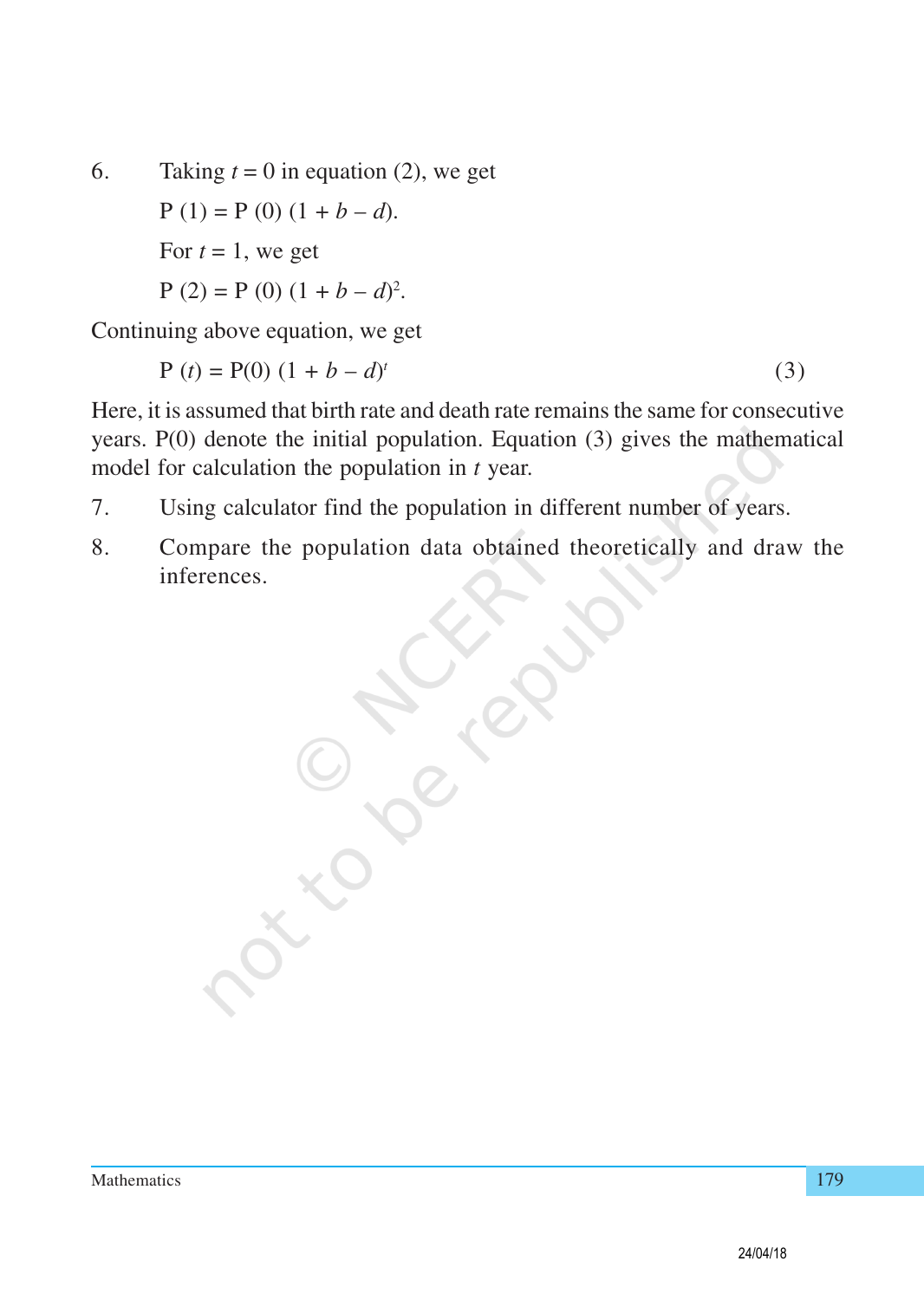## **Project 3**

Finding the coordinates of different points identified in your classroom using the concepts of three dimensional geometry and also find the distances between the identified points.

#### **Tasks to be done**

- 1. Choose any corner of your classroom as the origin.
- 2. Take three perpendicular edges of walls as *x–*, *y–* and *z*-axes.
- 3. Find the coordinates of each corner of the room, corners of windows, doors and blackboard etc.
- 4. Find the coordinate of the tips of ceiling fan, bulbs and all other possible points in the space of the classroom.
- 5. Find the distances between different points by measurement as well as by using distance formula.
- 6. Find the coordinates of the diagonals of the room and length of the diagonals by distance formula.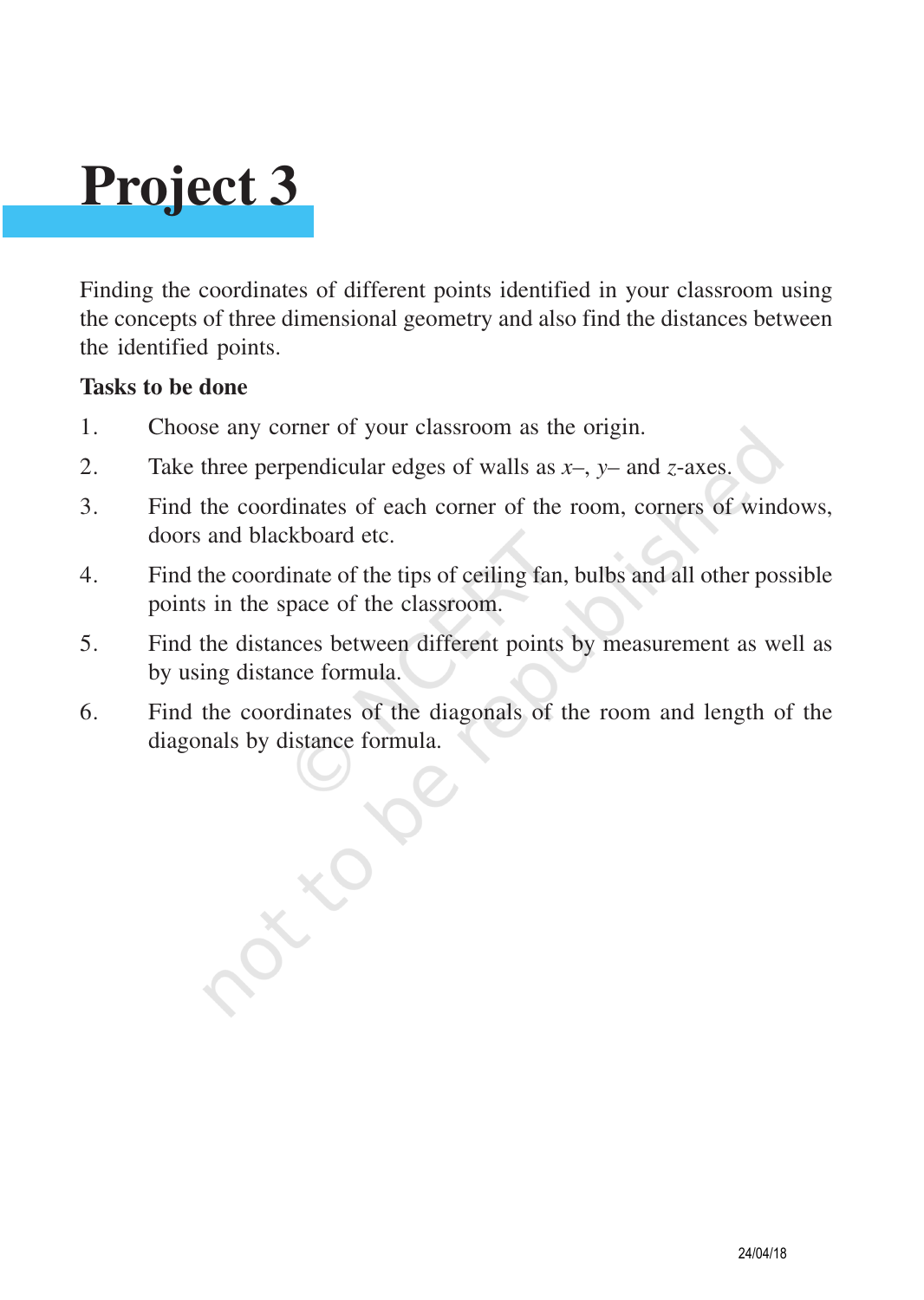# **Project 4**

Formation of differential equation to explain the process of cooling of boiled water to a given room temperature.

#### **Task to be done**

- 1. Boil 1 litre of water in a pan/beaker.
- 2. Note the room temperature and the temperature of the boiled water.
- 3. Note the temperature at an interval of every half hour till the temperature of the water reaches the room temperature. Prepare a corresponding table as shown below:

| Time $(t)$<br>at an interval<br>$of - hour$<br>2 | Temperature of<br>water $(T)$ | Room Temperature<br>(P) | Difference<br>$T - P$ |
|--------------------------------------------------|-------------------------------|-------------------------|-----------------------|
|                                                  |                               |                         |                       |

4. Let T denote the temperature of the boiled water at time *t*. P denote the room temperature under the assumption it remains constant throughout the experiment.

$$
\frac{dT}{dt} \propto T - P.
$$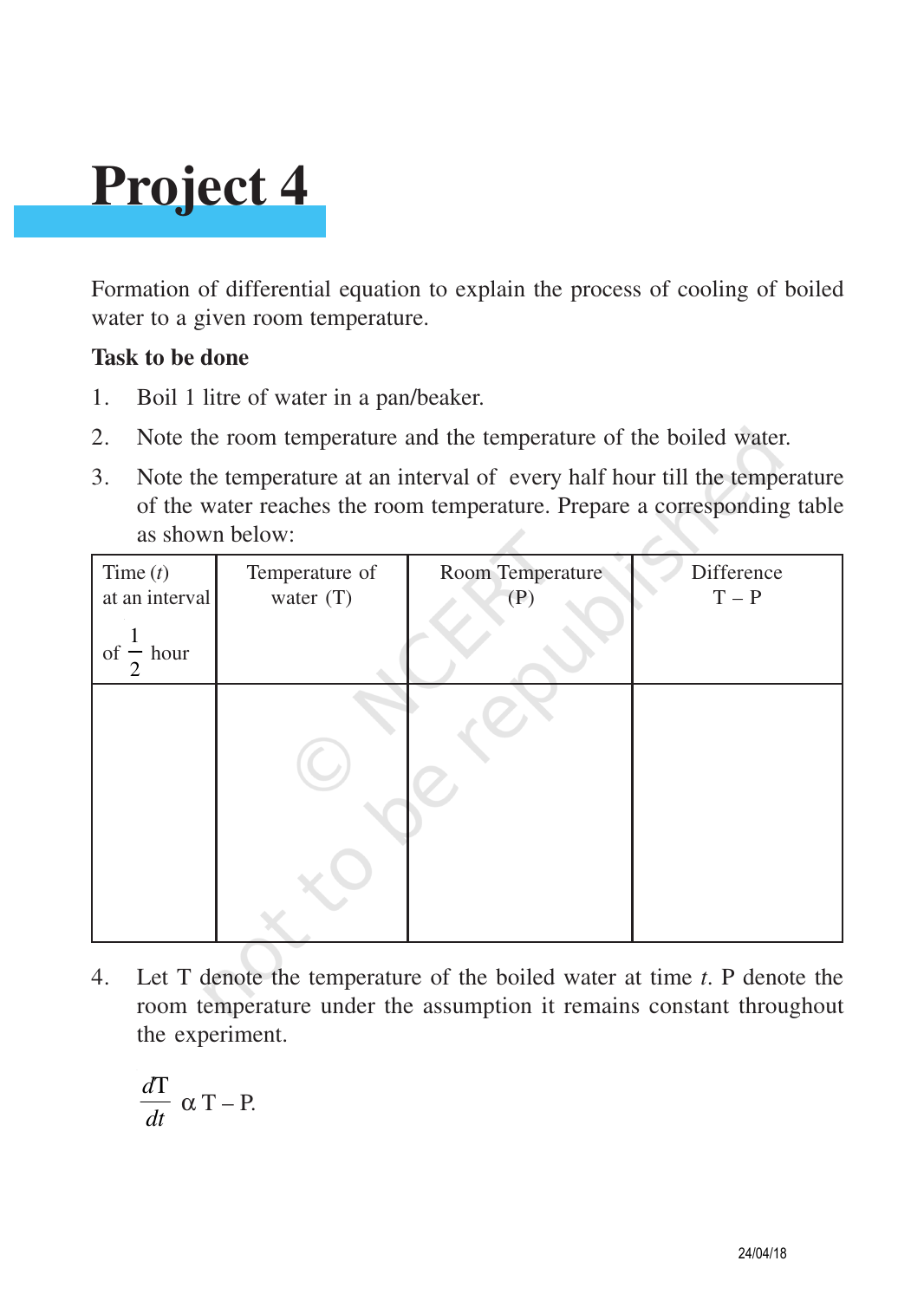or *d*T *dt*  $= -k(T - P)$ , *k* is proportionality constant and minus sign signifier that temperature is decreasing.

or 
$$
\frac{d\mathbf{T}}{\mathbf{T} - \mathbf{P}} = -kdt
$$
. Integrating, we have

 $\log |T - P| = -kt + C$  (1)

5. Find the value of C and *k* by using two initial values of T and *t* from the observation table to get the particular solution of the differential equation (1).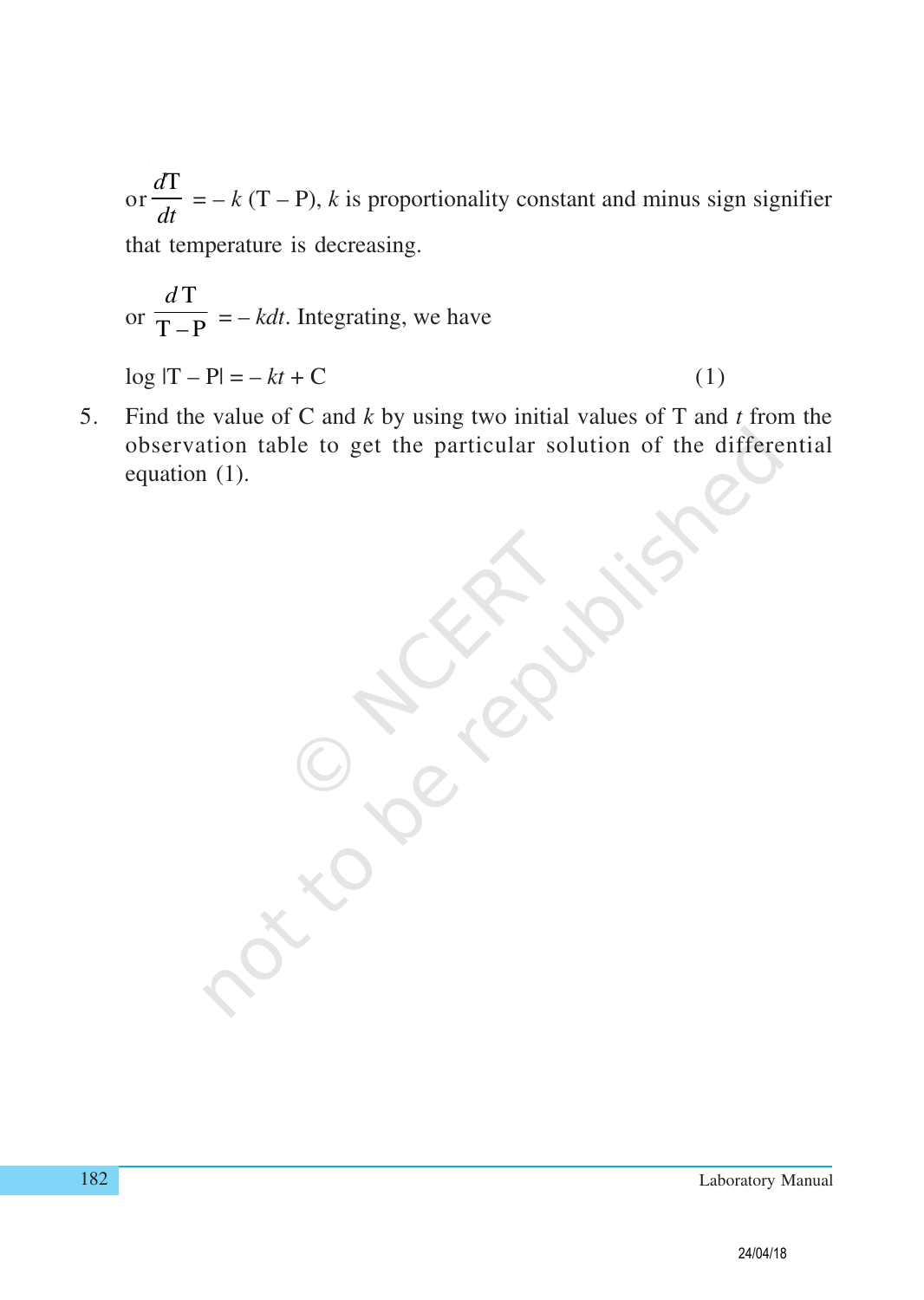### **List of Projects**

- 01. Project on history of Mathematicians: It may include history of Indian mathematicians such as Aryabhata, Brahmgupta, Varahamihir, Sridhara, Bhaskaracharya, Ramanujan etc., and history of foreign mathematicians such as Cantor, Pythagoras, Thales, Euclid, Appollonius, Descartes, Fermat, Leibnitz, Euler, Fibonac, Gauss, Newton, etc.
- 02. On linear Programming problems related to day-to-day life like collecting data from families of their expenditures and requirements from the factories to maximum out put.
- 03. Collect data from dieticians, transporters, agents and formulate linear programming problems.
- 04. Make a chart of the formulae of applications of calculus.
- 05. Applications of conic sections, vectors, three dimensional geometry, calculus, etc., in Mathematics and Physics.
- 06. Mathematics and Chemistry: Study structure of organic compounds.
- 07. Mathematics and Biology: Study of science of heredity etc.
- 08. Mathematics and Music
- 09. Mathematics and Environment
- 10. Mathematics and Arts: Construction of shapes using curves
- 11. Mathematics and Information and Communication Technology: Writing of Mathematical programmes, flow charts, algorithm, circuit diagrams etc.
- 12. Collection of statistical data and analysing it for standard deviation and mean deviation.
- 13. Observe the various patterns and properties in Pascal's triangle and make a project.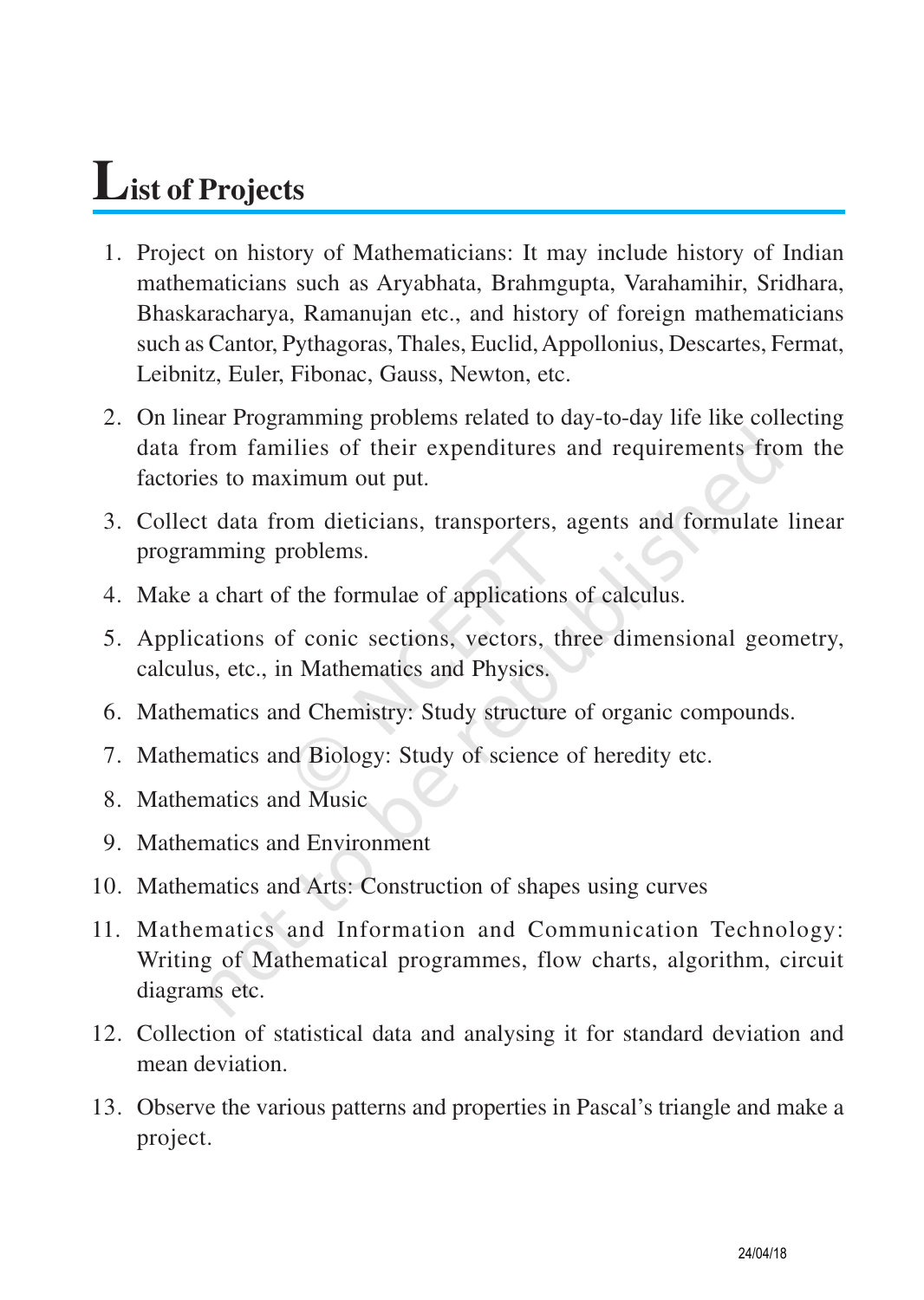- 14. Prepare a project based on the Fibonacci sequence, their properties and similar pattern found in nature.
- 15. Form a differential equation for the growth of bacteria in different environments.
- 16. Study the nature of mathematics and make a project showing where three aspects of nature of mathematics - formalism, logic, intuition is applied in the development of mathematics.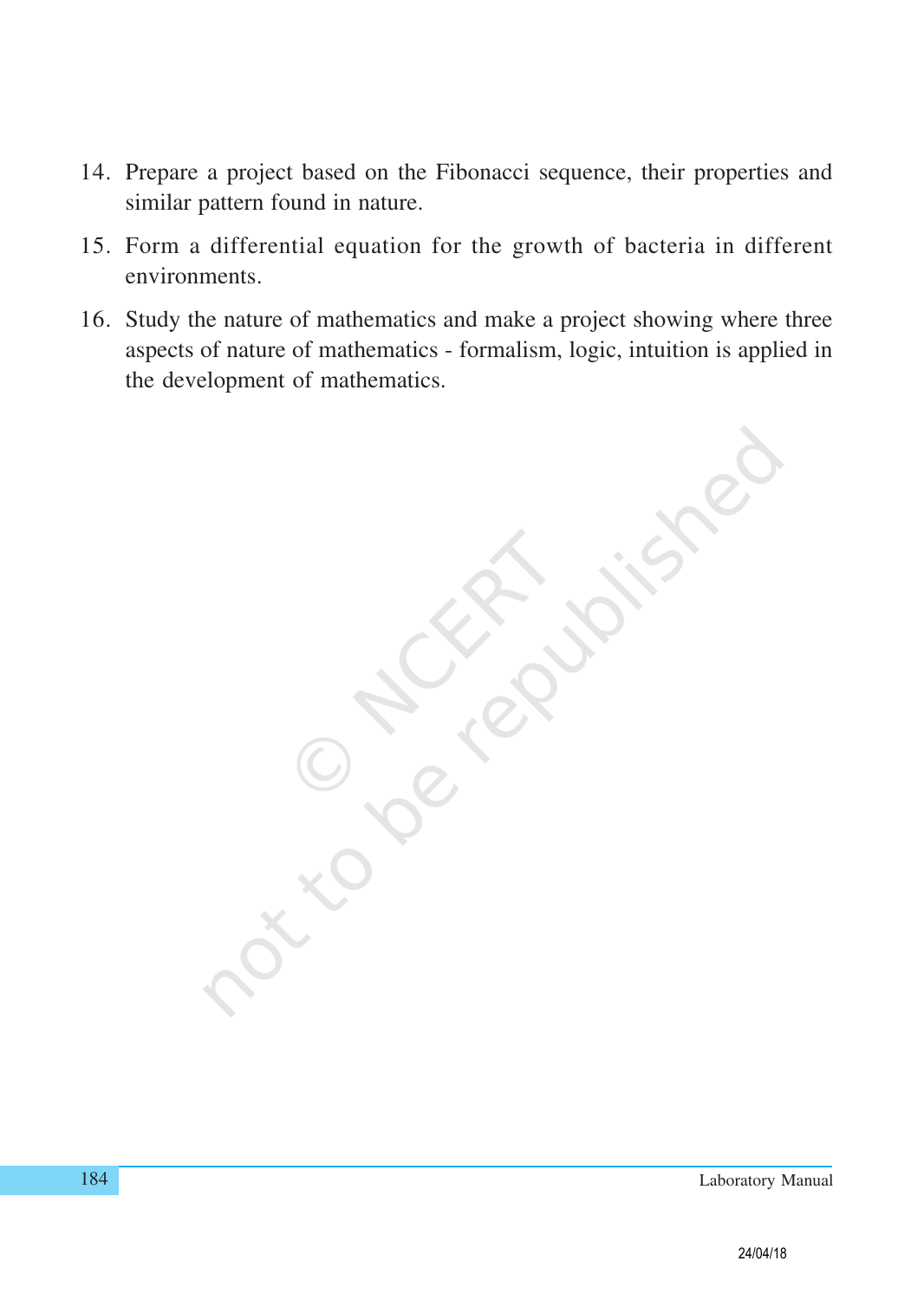### **Scheme of Evaluation**

| The following weightage are assigned for evaluation at Higher Secondary Stage in mathematics: |          |
|-----------------------------------------------------------------------------------------------|----------|
| Theory Examination                                                                            | 80 marks |

| Internal Assessment | 20 marks |
|---------------------|----------|
|                     |          |

l. Internal assessment of 20 marks, based on school based examination will have following break-up:

| Year-end assessment of activities | 12 marks |
|-----------------------------------|----------|
| Assessment of Project Work        | 5 marks  |
| Viva-voice                        | 3 marks  |

#### **• Assessment of Activity Work**

- (a) Every student will be asked to perform two given activities during the allotted time.
- (b) The assessment may be carried out by a team of two mathematics teachers, including the teacher who is taking practical classes.
- (c) The break-up of 12 marks for assessment for a single activity may be as under:

| Total                                     | 12 marks |
|-------------------------------------------|----------|
| • Results and Conclusion                  | 1 mark   |
| • Observation and analysis                | 3 marks  |
| • Conduct of the activity                 | 3 marks  |
| • Preparation for the activity            | 3 marks  |
| • Material required                       | 1 mark   |
| • Statement of objective of the activity: | 1 mark   |

- (d) The marks for two activities may be added first and then marks calculated out of 12.
- (e) Full record of activities may be kept by each student.

#### **• Evaluation of Project Work**

- (a) Every student will be asked to do at least one project based on the concepts learnt in the classroom.
- (b) The project may be carried out individually (or in a group of two or three students).
- (c) The weightage of 5 marks for the project may be as under :

| • Identification and statement of the project | 1 mark |
|-----------------------------------------------|--------|
| • Planning the project                        | 1 mark |
| • Procedure adopted                           | 1 mark |
| • Observations from data collected            | 1 mark |

• Interpretation and application of result : 1 mark

**Total Score out of 20 :** The marks obtained in year-end assessment of activities and project work be added to the marks in viva-voice to get the total score out of 20.

**Note :** Every student should be asked to perform at least twenty activities in one academic year.